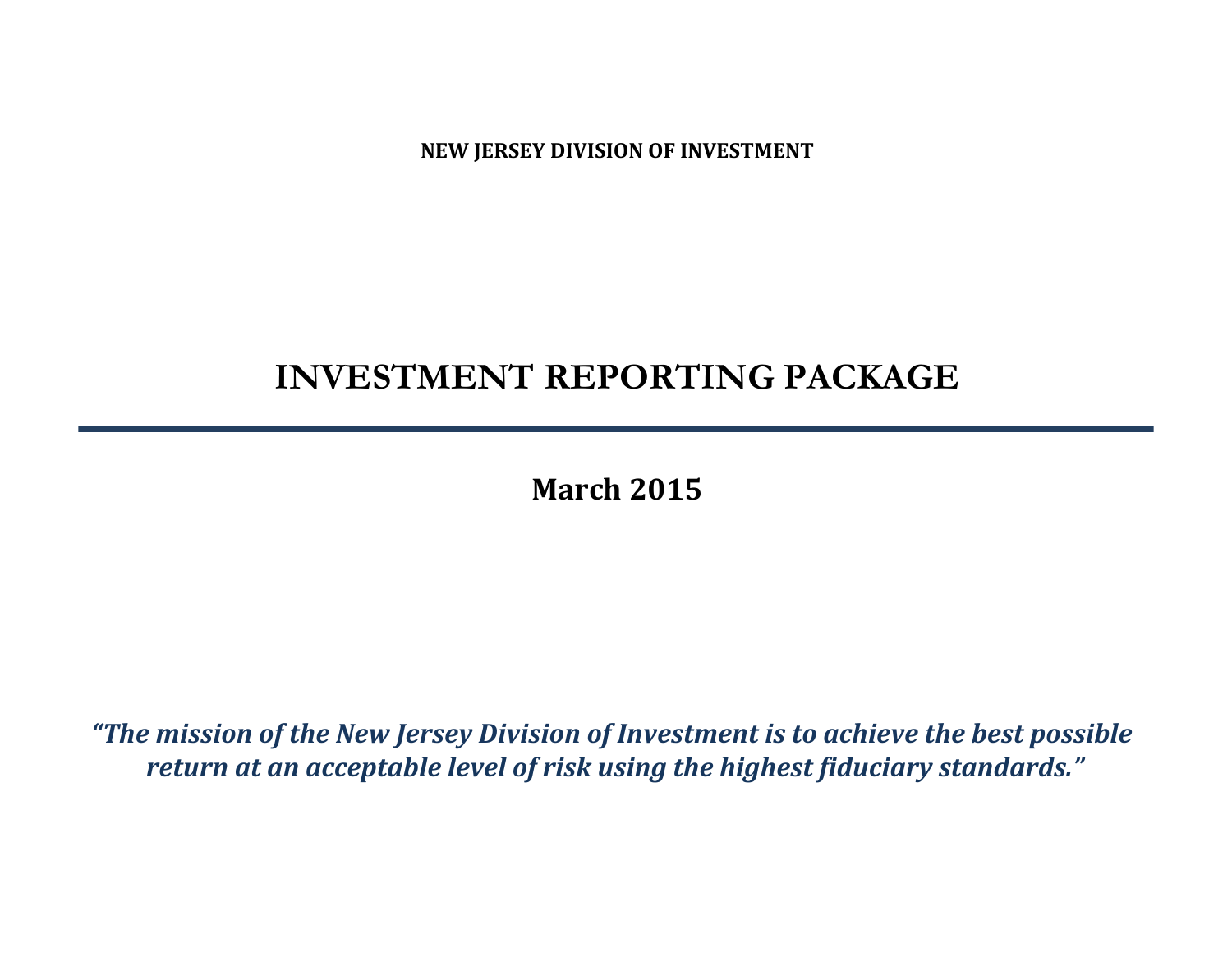# **New Jersey Division of Investment Actual Allocation vs FY 2015 Investment Plan Target 03/31/15**

|                                    | <b>Actual</b>       |                 |             |                     |
|------------------------------------|---------------------|-----------------|-------------|---------------------|
|                                    | <b>Allocation %</b> | <b>Target %</b> | Difference% | <b>Allocation\$</b> |
| Absolute Return/Risk Mitigation    | 4.30%               | 4.00%           | 0.30%       | 3,335.87            |
| <b>Risk Mitigation</b>             | 4.30%               | 4.00%           | 0.30%       | 3,335.87            |
| Cash Equivalents <sup>(1)</sup>    | 6.25%               | 5.00%           | 1.25%       | 4,848.98            |
| Short Term Cash Equivalents        | 0.62%               | 0.00%           | 0.49%       | 479.14              |
| <b>TIPS</b>                        | 1.94%               | 1.50%           | 0.44%       | 1,506.62            |
| <b>US Treasuries</b>               | 0.80%               | 1.75%           | $-0.95%$    | 618.54              |
| <b>Total Liquidity</b>             | 9.60%               | 8.25%           | 1.35%       | 7,453.28            |
| <b>Investment Grade Credit</b>     | 10.17%              | 10.00%          | 0.17%       | 7,891.87            |
| Public High Yield                  | 2.10%               | 2.00%           | 0.10%       | 1,628.97            |
| <b>Global Diversified Credit</b>   | 2.89%               | 3.50%           | $-0.70%$    | 2,241.17            |
| <b>Credit Oriented Hedge Funds</b> | 3.62%               | 4.00%           | $-0.38%$    | 2,810.49            |
| Debt Related Private Equity        | 1.01%               | 1.00%           | 0.01%       | 785.56              |
| <b>Debt Related Real Estate</b>    | 0.51%               | 1.00%           | $-0.49%$    | 392.62              |
| Police and Fire Mortgage Program   | 1.18%               | 1.10%           | 0.08%       | 916.85              |
| <b>Total Income</b>                | 21.47%              | 22.60%          | $-1.13%$    | 16,667.53           |
| Commodities                        | 0.80%               | 1.00%           | $-0.20%$    | 620.20              |
| <b>Private Real Assets</b>         | 1.46%               | 2.00%           | $-0.54%$    | 1,137.07            |
| <b>Equity Related Real Estate</b>  | 3.98%               | 4.25%           | $-0.52%$    | 3,088.37            |
| <b>Total Real Return</b>           | 6.24%               | 7.25%           | $-1.01%$    | 4,845.64            |
| <b>US Equity</b>                   | 28.95%              | 27.25%          | 1.70%       | 22,467.01           |
| Non-US Developed Markets Equity    | 10.43%              | 12.00%          | $-1.57%$    | 8,098.96            |
| <b>Emerging Markets Equity</b>     | 5.67%               | 6.40%           | $-0.73%$    | 4,397.95            |
| <b>Equity Oriented Hedge Funds</b> | 4.51%               | 4.00%           | 0.51%       | 3,500.33            |
| <b>Buyouts/Venture Capital</b>     | 7.88%               | 8.25%           | $-0.37%$    | 6,112.95            |
| <b>Total Global Growth</b>         | 57.43%              | 57.90%          | $-0.47%$    | 44,577.20           |
| Opportunistic Private Equity       | 0.24%               | 0.00%           | 0.18%       | 182.58              |
| <b>Other Cash and Receivables</b>  | 0.72%               | 0.00%           | 0.72%       | 556.97              |
| <b>Total Pension Fund</b>          | 100.00%             | 100.00%         | 0.00%       | 77,619.07           |

**1 The cash aggregate comprises the two common fund cash accounts, in addition to the seven plan cash accounts.** 

**Totals may not equal sum of components due to rounding.**



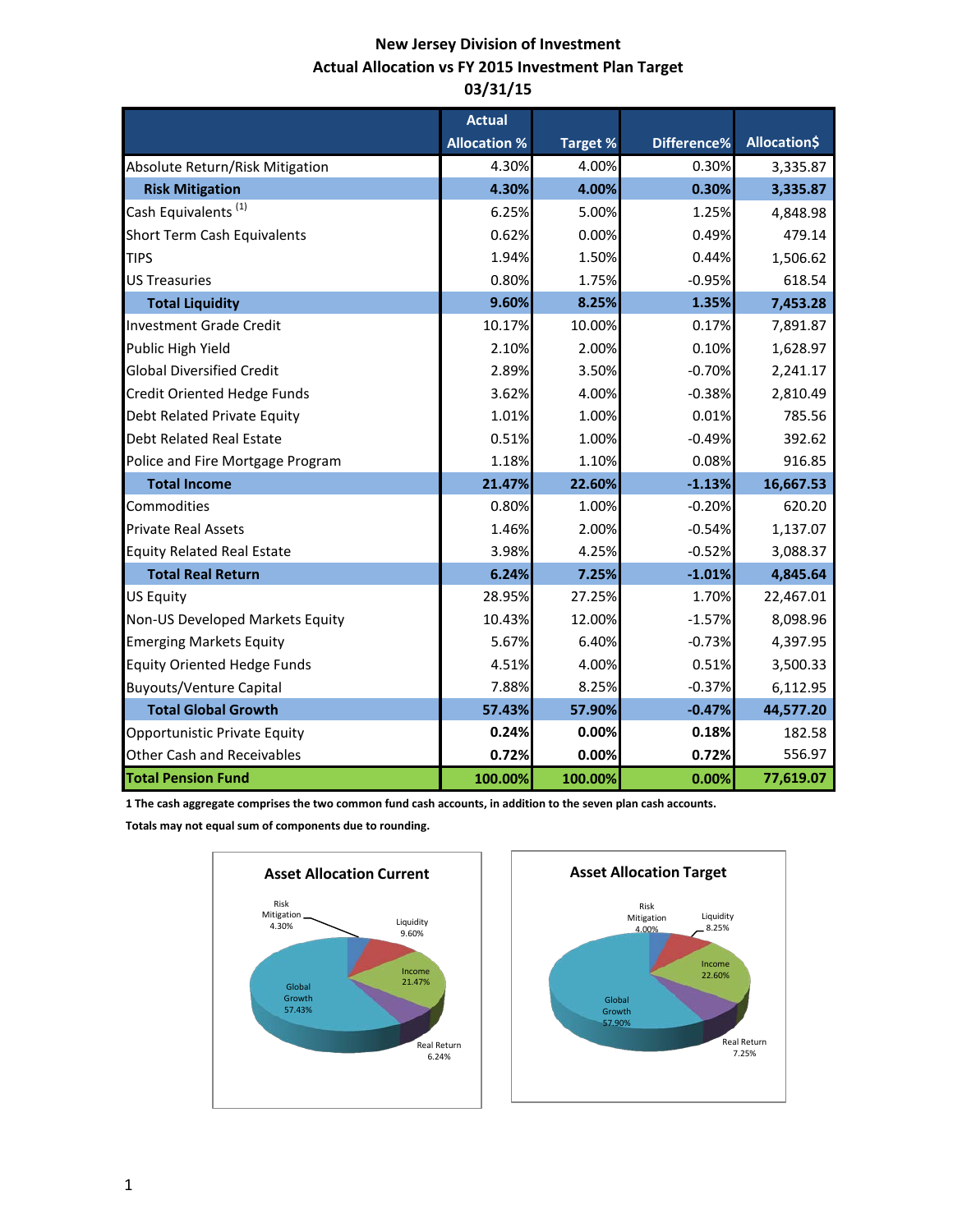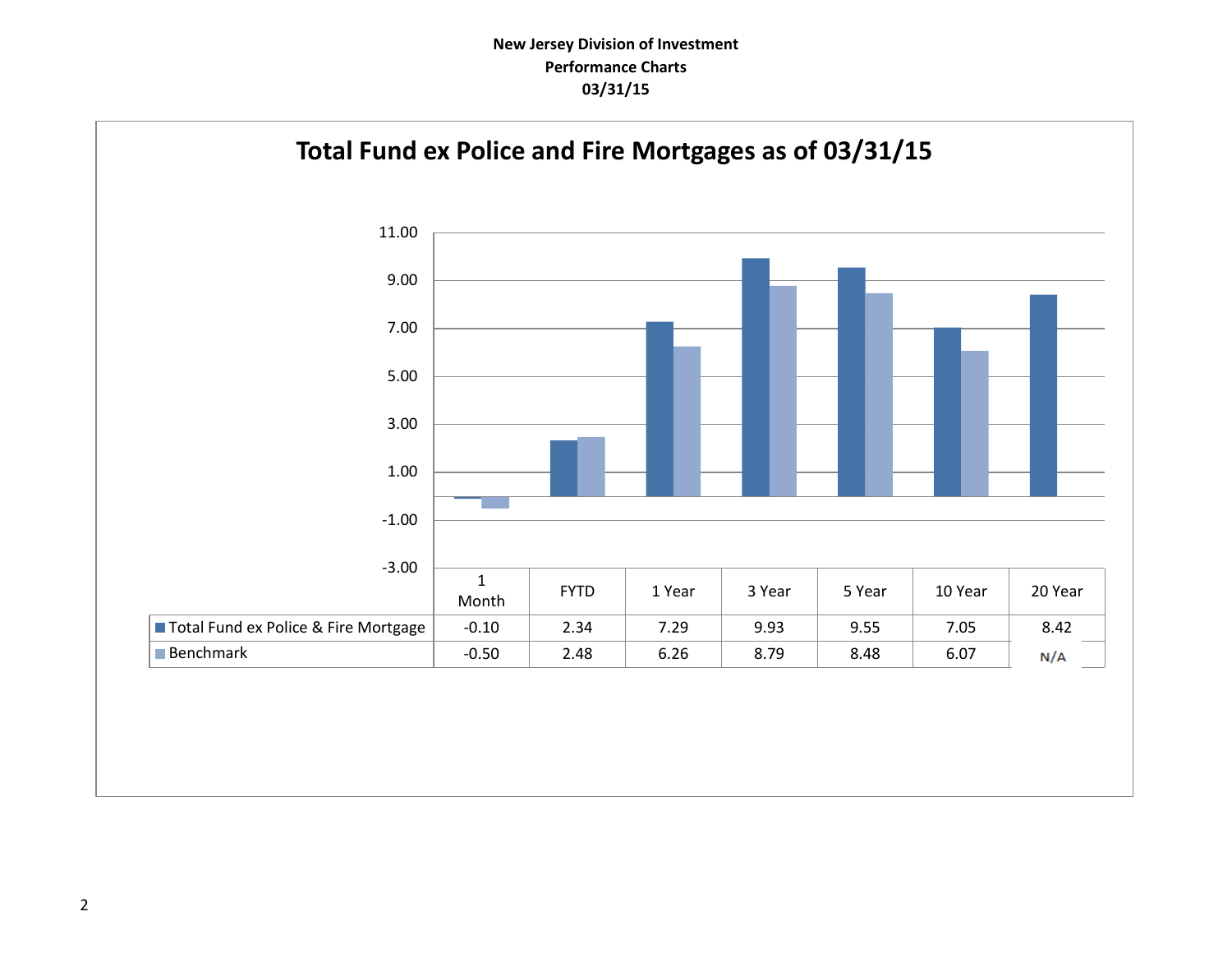

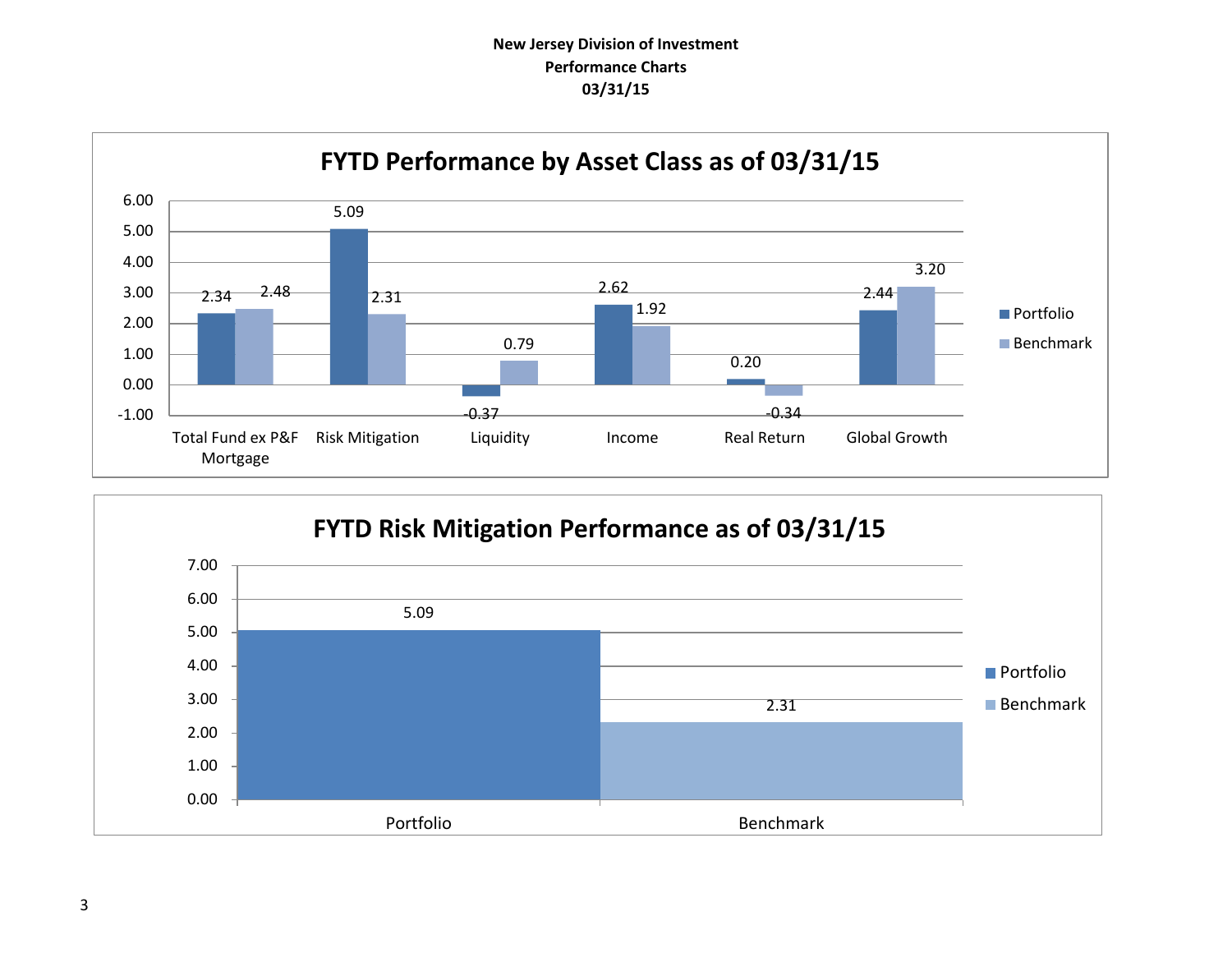



\* Reported on a 1 month lag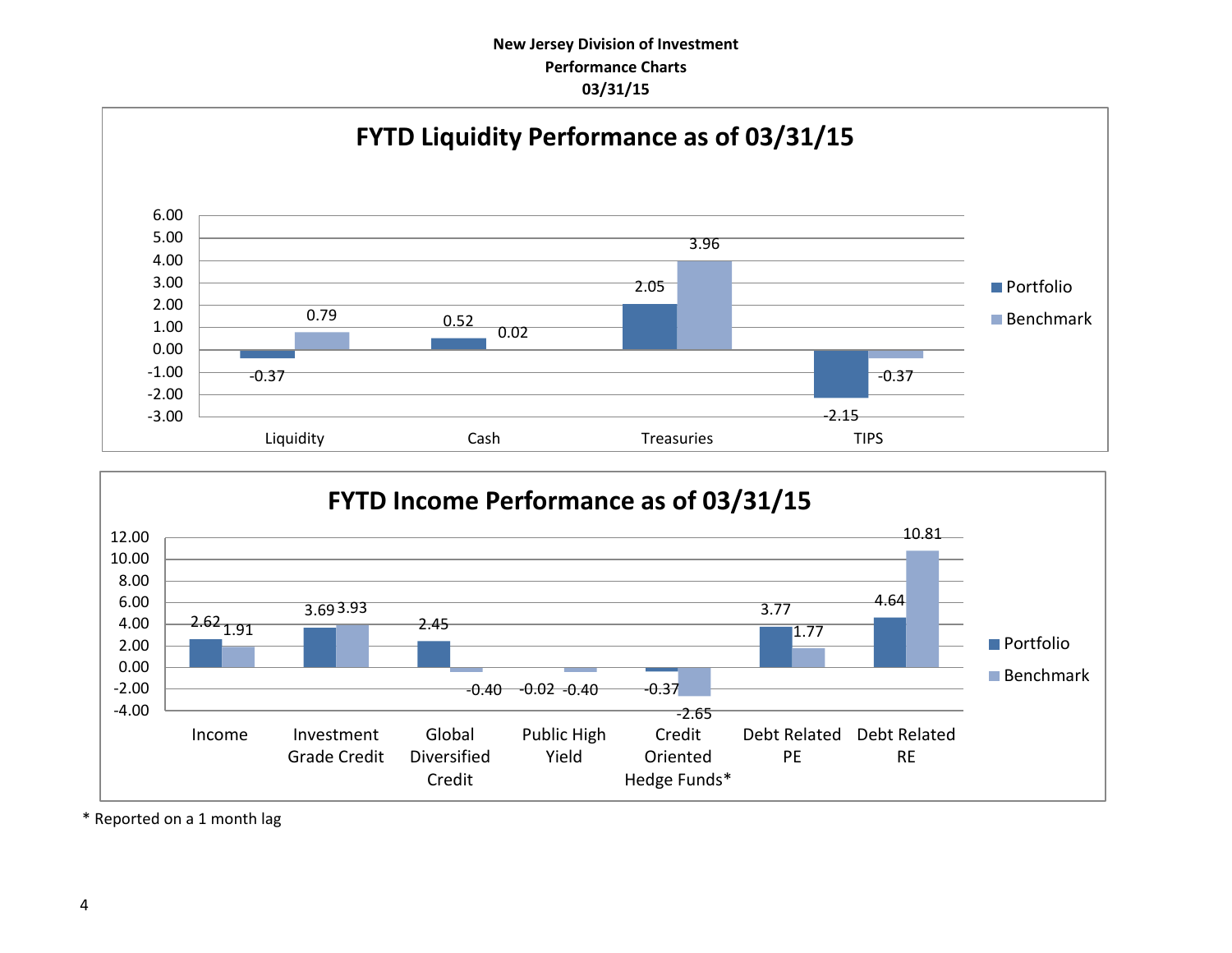



\*Reported on a 1 month lag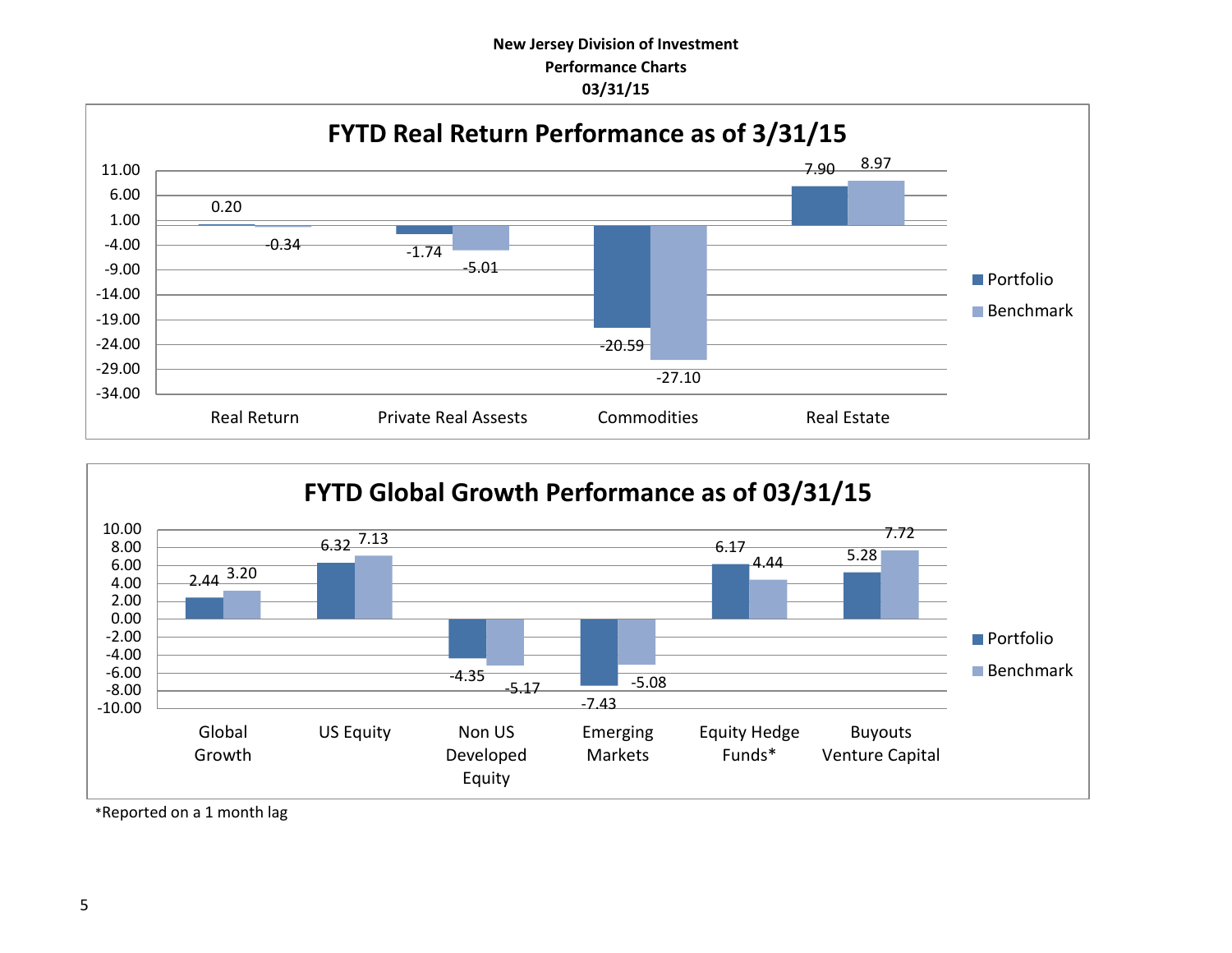#### **New Jersey Division of Investment**

**Pension Fund Performance Versus Benchmark**

| 03/31/15                                                          |         |             |            |         |         |         |          |
|-------------------------------------------------------------------|---------|-------------|------------|---------|---------|---------|----------|
|                                                                   | 1 month | <b>FYTD</b> | <b>YTD</b> | 1 Year  | 3 Years | 5 Years | 10 Years |
| Domestic Equity with Cash, Hedges, Miscellaneous                  | (1.23)  | 6.32        | 1.75       | 11.79   | 16.03   | 14.72   | 9.16     |
| S&P 1500 Composite                                                | (1.25)  | 7.13        | 1.39       | 12.54   | 16.23   | 14.64   | 8.26     |
| Equity Only (Ex Cash)                                             | (1.25)  | 6.32        | 1.77       | 11.84   | 16.30   | 15.04   | 9.33     |
| <b>Equity Only-Diversified Fund</b>                               | (0.89)  | 6.47        | 1.83       | 11.88   | 15.72   |         |          |
| <b>Equity Only-Concentrated Fund</b>                              | (1.59)  | 6.19        | 1.72       | 11.81   | 17.21   |         |          |
| Domestic Fixed Income with Cash, Hedges, Miscellaneous            | 0.46    | 2.19        | 1.59       | 5.47    | 5.51    | 7.98    | 7.24     |
| <b>Fixed Income Blended Benchmark</b>                             | 0.06    | 2.41        | 2.17       | 5.14    | 5.22    | 7.70    | 6.49     |
| <b>Investment Grade</b>                                           | 0.41    | 2.71        | 1.73       | 5.48    | 4.33    | 7.46    | 6.77     |
| <b>Investment Grade Blended Benchmark</b>                         | 0.30    | 3.48        | 2.03       | 6.38    | 4.92    | 8.48    | 6.87     |
| High Yield                                                        | 0.61    | 1.40        | 1.47       | 7.00    | 11.52   | 10.74   |          |
| <b>Barclays High Yield Index</b>                                  | (0.55)  | (0.40)      | 2.52       | 2.00    | 7.46    | 8.59    |          |
| International Equity with Cash, Hedges, Miscellaneous             | (1.37)  | (4.92)      | 3.19       | 0.09    | 5.66    | 3.17    | 4.46     |
| <b>MSCI All World Country Index (ex US)</b>                       | (1.62)  | (5.75)      | 3.49       | (1.01)  | 6.40    | 4.82    | 5.46     |
| <b>Custom International Equity Markets Index</b>                  | (1.49)  | (5.06)      | 3.32       | (0.11)  | 5.85    |         |          |
| Developed Markets Equity                                          | (1.34)  | (4.35)      | 4.11       | (0.12)  | 8.92    |         |          |
| Custom International Equity Developed Markets Index               | (1.59)  | (5.17)      | 3.89       | (0.92)  | 8.53    |         |          |
| <b>Emerging Markets Equity</b>                                    | (1.75)  | (7.43)      | 0.82       | (0.97)  | (0.13)  |         |          |
| <b>Custom International Equity Emerging Markets Index</b>         | (1.34)  | (5.08)      | 2.20       | 0.96    | 1.05    |         |          |
| <b>Alternative Investments</b>                                    | 1.36    | 3.22        | 1.75       | 9.61    | 10.62   | 10.55   |          |
| <b>Hedge Funds</b>                                                | 2.15    | 3.89        | 2.62       | 6.21    | 9.01    | 9.82    |          |
| HFRI Fund of Funds Composite (one month lag)                      | 1.72    | 4.15        | 2.24       | 4.04    | 5.18    | 3.73    |          |
| <b>Private Equity</b>                                             | 1.74    | 5.04        | 1.37       | 17.99   | 16.62   | 13.97   |          |
| Cambridge Associates (Data only available quarterly) <sup>1</sup> | 0.83    | 7.72        | 0.83       | 11.09   | 15.46   | 15.66   |          |
| <b>Real Estate</b>                                                | 0.85    | 6.53        | 3.58       | 12.81   | 13.18   | 12.68   |          |
| Real Estate Index (Data only available quarterly) <sup>1</sup>    | 3.02    | 8.96        | 3.02       | 11.46   | 11.78   | 12.94   |          |
| <b>Real Assets/Commodities</b>                                    | (2.36)  | (12.16)     | (4.61)     | (7.22)  | (3.65)  | 1.30    |          |
| <b>DJUBS TR Index</b>                                             | (5.14)  | (27.10)     | (5.94)     | (27.04) | (11.52) | (5.71)  |          |
| <b>Police &amp; Fire Mortgage Program</b>                         | 0.33    | 3.42        | 1.03       | 5.68    | 3.22    |         |          |
| Plan Cash <sup>2</sup>                                            | 0.07    | 0.69        | 0.21       | 0.96    | 0.43    | 0.37    | 1.72     |
| <b>US Treasury Bills (3 month)</b>                                | 0.00    | 0.02        | 0.00       | 0.03    | 0.05    | 0.07    | 1.41     |
| <b>Total Pension Fund</b>                                         | (0.09)  | 2.35        | 1.92       | 7.27    | 9.85    |         |          |
| <b>Total Pension Fund ex Police and Fire Mortgages</b>            | (0.10)  | 2.34        | 1.93       | 7.29    | 9.93    | 9.55    | 7.05     |
| <b>Total Fund Benchmark</b>                                       | (0.32)  | 2.73        | 1.73       | 6.51    | 8.88    | 8.54    | 6.10     |

**1 Cambridge Associates & NCREIF (NPI) Benchmarks are only reported on an quarterly basis, non quarter-end months are reported as 0%**

**2 The cash aggregate comprises the seven plan cash accounts**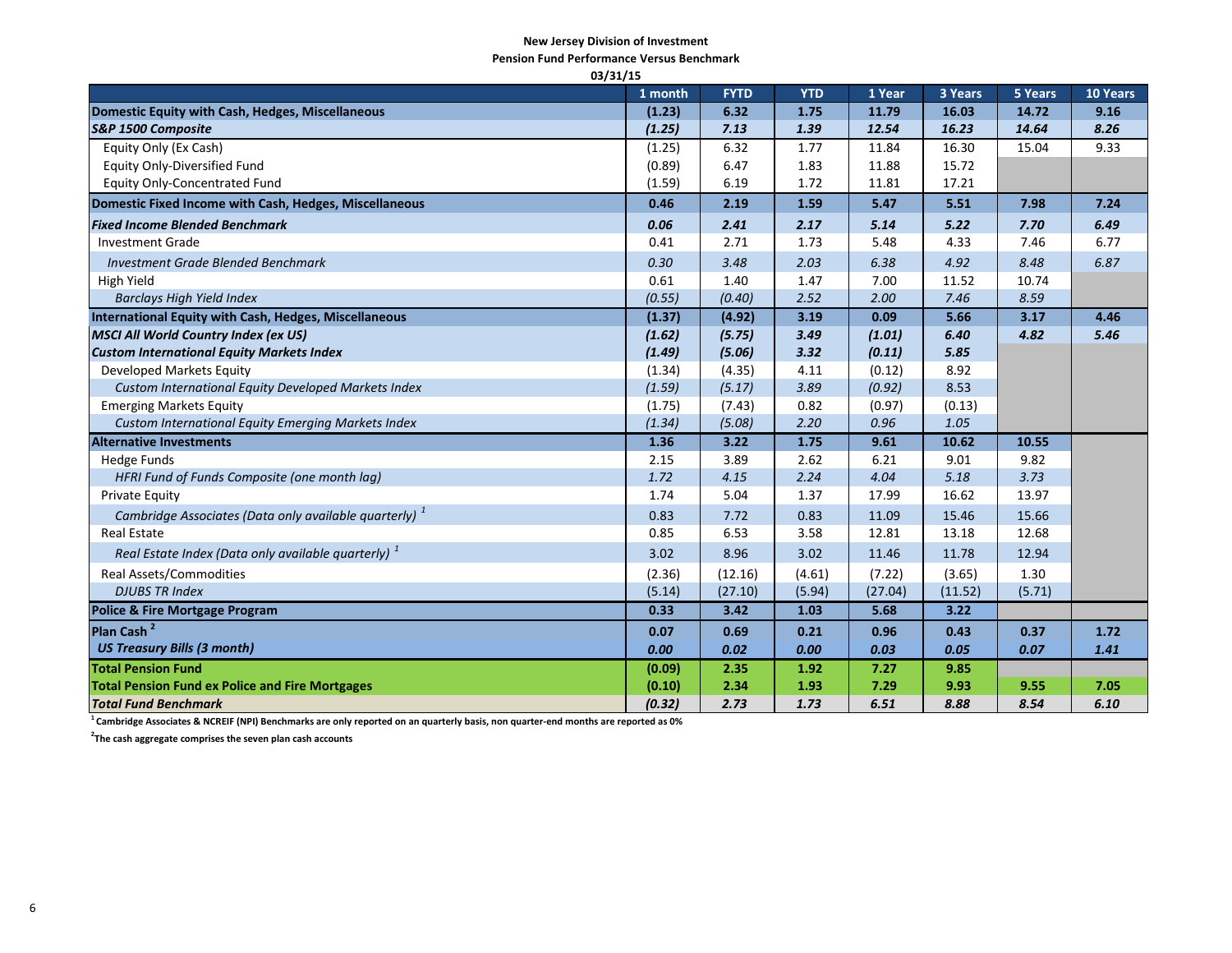# **New Jersey Division of Investment Domestic Equity 03/31/15**

## **Top Holdings**

|                                | % of             |
|--------------------------------|------------------|
| Company                        | <b>Portfolio</b> |
| <b>APPLE INC</b>               | 4.26             |
| <b>MICROSOFT CORP</b>          | 2.14             |
| <b>WALT DISNEY CO.</b>         | 2.08             |
| <b>WELLS FARGO &amp; CO</b>    | 1.66             |
| <b>GOOGLE INC</b>              | 1.64             |
| <b>JOHNSON &amp; JOHNSON</b>   | 1.44             |
| <b>JPMORGAN CHASE &amp; CO</b> | 1.39             |
| <b>GENERAL ELECTRIC</b>        | 1.38             |
| <b>MERCK &amp; CO</b>          | 1.37             |
| <b>PFIZER INC</b>              | 1.35             |

# **Portfolio Sector Weightings**

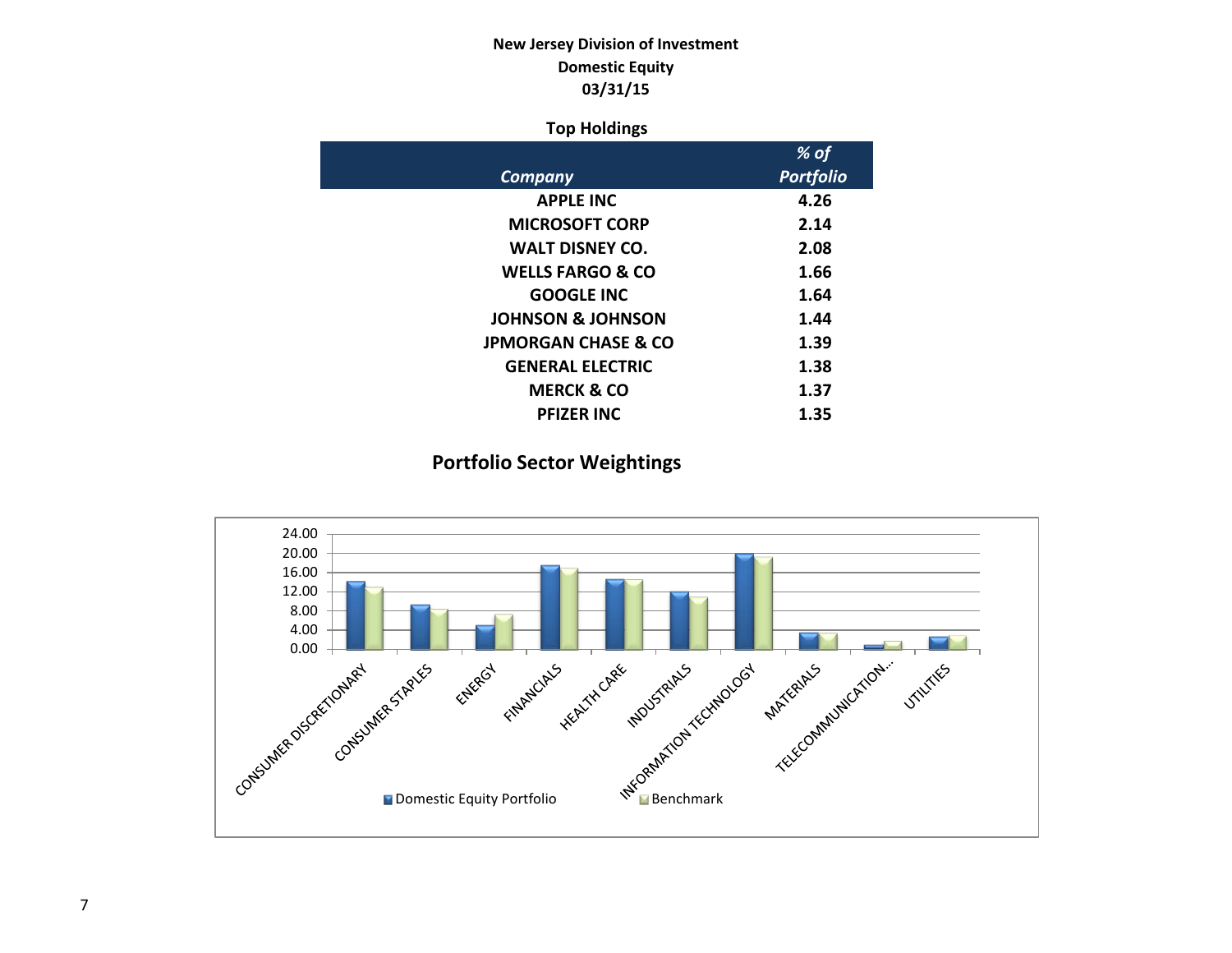## **New Jersey Division of Investment Investment Grade Portfolio 03/31/15**

|                               | <b>Portfolio</b> | Benchmark <sup>(1)</sup> Difference |          |            | <b>Issuer Name<sup>(2)</sup></b> | <b>Market Valu</b> |
|-------------------------------|------------------|-------------------------------------|----------|------------|----------------------------------|--------------------|
| S & P's Quality Rating        | $A+1$            | $A+I$                               | N/A      | ltii       | U.S. Tips                        | 14.28              |
| Coupon (%)                    | 3.88             | 5.19                                | $-1.31$  | <b>UST</b> | U.S. Treasury                    | 7.73               |
| Current Yield                 | 3.23             | 4.18                                | $-0.95$  | <b>XOM</b> | <b>Exxon Mobil</b>               | 3.01               |
| <b>Duration</b>               | 6.05             | $*6.80$                             | $-0.75$  | <b>AID</b> | Aid to Israel                    | 2.56               |
| <b>Option Adjusted Spread</b> | 56.09            | 120.95                              | $-64.86$ | <b>MP</b>  | <b>Prov of Manitoba</b>          | 2.51               |
| Convexity                     | 0.19             | 1.59                                | $-1.40$  |            | IAT & T                          | 1.95               |
| Maturity (yrs)                | 6.85             | $*10.07$                            | $-3.22$  |            | BRCOL Prov of Brit Col           | 1.83               |

 $*$ This is a custom benchmark

| <b>Maturities</b> | <b>Portfolio</b> | Benchmark <sup>(1)</sup> |
|-------------------|------------------|--------------------------|
| $0-5$ yr          | 44.08            | 0.45                     |
| $5-10$ yr         | 42.38            | 0.88                     |
| $10-15$ yr        | 6.53             | 9.83                     |
| 15-20yr           | 4.37             | 12.01                    |
| 20-25yr           | 1.79             | 25.18                    |
| 25-30yr           | 0.00             | 48.81                    |
| $>30$ yr          | 0.16             | 2.83                     |
| Unclassified      | 0.69             | 0.00                     |

(1) Barclay's Gov/Credit Long

(2) Includes all affiliated entities

(3) Excluding US Treasuries and Tips

| <b>Portfolio</b> | Benchmark <sup>(1)</sup> Difference |          |              | <b>Issuer Name</b> <sup>(2)</sup> | Market Value [%] |
|------------------|-------------------------------------|----------|--------------|-----------------------------------|------------------|
| $A+$             | $A+$                                | N/A      | TII          | U.S. Tips                         | 14.28            |
| 3.88             | 5.19                                | $-1.31$  | <b>UST</b>   | U.S. Treasury                     | 7.73             |
| 3.23             | 4.18                                | $-0.95$  | <b>XOM</b>   | Exxon Mobil                       | 3.01             |
| 6.05             | $*6.80$                             | $-0.75$  | <b>AID</b>   | Aid to Israel                     | 2.56             |
| 56.09            | 120.95                              | $-64.86$ | <b>MP</b>    | <b>Prov of Manitoba</b>           | 2.51             |
| 0.19             | 1.59                                | $-1.40$  |              | <b>AT &amp; T</b>                 | 1.95             |
| 6.85             | $*10.07$                            | $-3.22$  | <b>BRCOL</b> | Prov of Brit Col                  | 1.83             |
| ۰k               |                                     |          | <b>QHEL</b>  | <b>Hydro Quebec</b>               | 1.73             |
|                  |                                     |          | <b>AAPL</b>  | Apple                             | 1.71             |
|                  |                                     |          | <b>INS</b>   | Prov of Nova Scotia               | 1.66             |

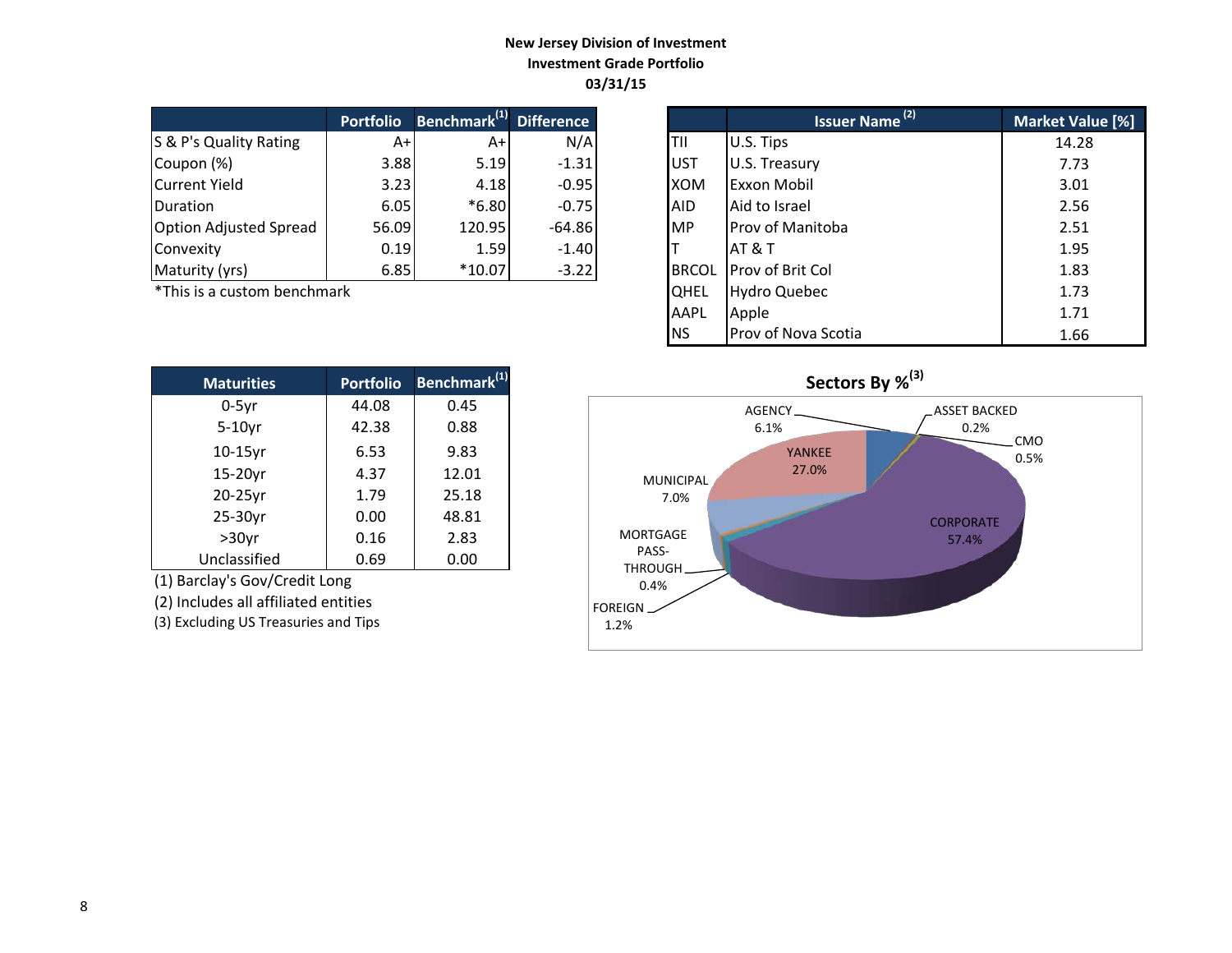# **New Jersey Division of Investment International Equity 03/31/15**

## **Top Holdings**

|                                       | % of             |
|---------------------------------------|------------------|
| Company                               | <b>Portfolio</b> |
| <b>ISHARES MSCI EMERGING MARKETS</b>  | 7.84             |
| <b>ISHARES MSCI EAFE ETF</b>          | 1.97             |
| <b>ISHARES CORE MSCI EMERGING MAR</b> | 1.49             |
| <b>NOVARTIS AG REG</b>                | 1.26             |
| ROCHE HOLDING AG                      | 1.17             |
| <b>NESTLE SA REG</b>                  | 1.01             |
| <b>TAIWAN SEMICONDUCTOR</b>           | 0.94             |
| <b>BAYER AG</b>                       | 0.87             |
| <b>TOYOTA MOTOR CORP</b>              | 0.83             |
| <b>LOREAL PRIME</b>                   | 0.82             |
|                                       |                  |

# **Portfolio Sector Weightings**

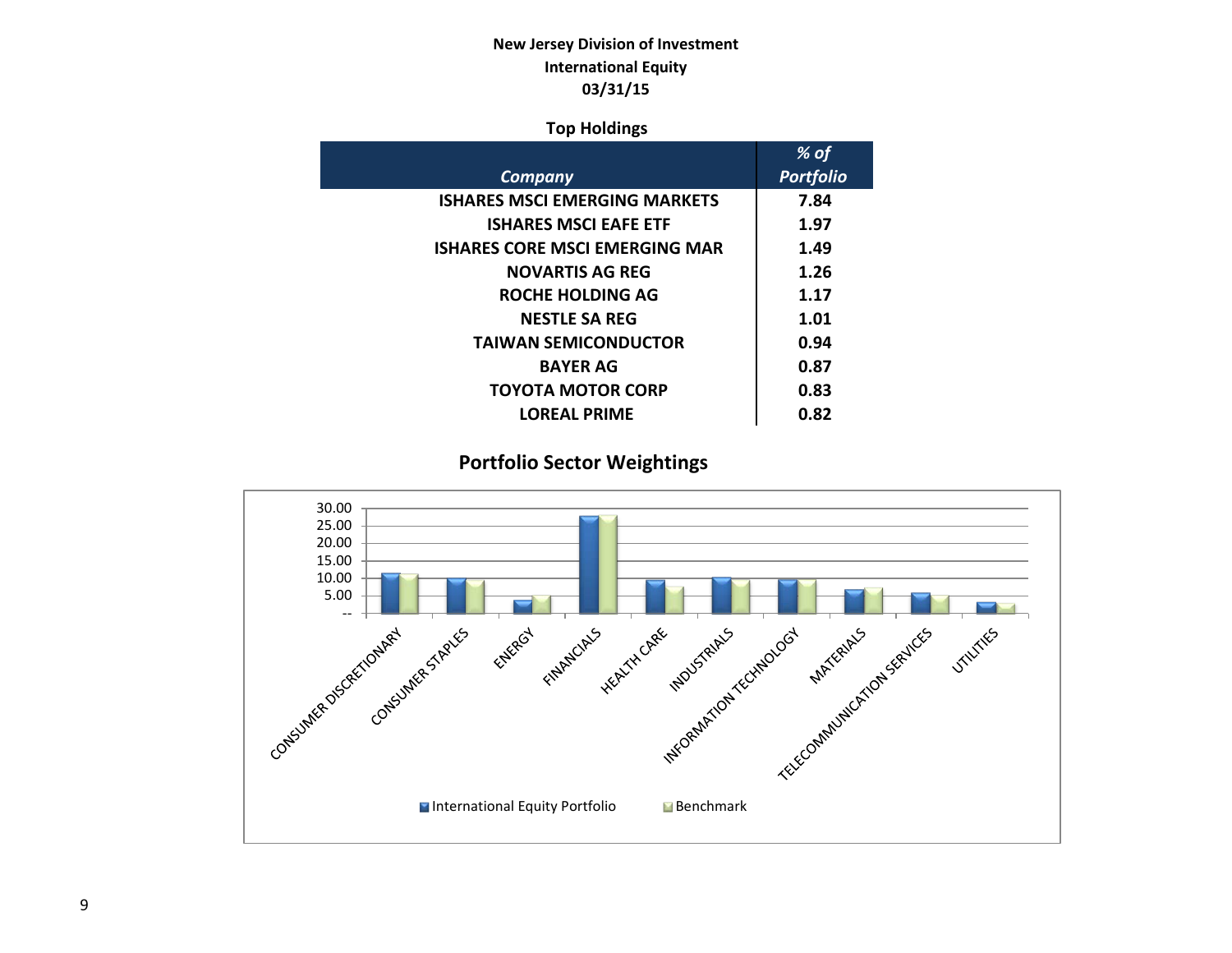#### **New Jersey Division of Investment International Equity Exposure by Country 03/31/15**

|                           |               |          | <b>Custom</b> |          | <b>Net Foreign</b> |                                |               |          | <b>Custom</b> |       | <b>Net Foreign</b> |
|---------------------------|---------------|----------|---------------|----------|--------------------|--------------------------------|---------------|----------|---------------|-------|--------------------|
|                           |               |          | International |          | <b>Currency</b>    |                                |               |          | International |       | <b>Currency</b>    |
|                           | <b>Equity</b> | % Equity | <b>Index</b>  | Hedge    | <b>Exposure</b>    |                                | <b>Equity</b> | % Equity | <b>Index</b>  | Hedge | <b>Exposure</b>    |
| <b>Developed Markets:</b> |               |          |               |          |                    | <b>Emerging Markets:</b>       |               |          |               |       |                    |
| Developed - Euro          |               |          |               |          |                    | EM - Global                    | 10.6          | 0.1%     | 0.0%          |       | 10.6               |
| Austria                   | 14.8          | 0.1%     | 0.1%          |          | 14.8               | EM - Europe/Middle East/Africa |               |          |               |       |                    |
| Belgium                   | 106.4         | 0.9%     | 0.8%          |          | 106.4              | <b>Czech Republic</b>          | 49.2          | 0.4%     | 0.1%          |       | 49.2               |
| Finland                   | 57.2          | 0.5%     | 0.5%          |          | 57.2               | Egypt                          | 20.9          | 0.2%     | 0.1%          |       | 20.9               |
| France                    | 658.5         | 5.3%     | 5.1%          |          | 658.5              | Greece                         | 3.8           | 0.0%     | 0.1%          |       | 3.8                |
| Germany                   | 753.3         | 6.1%     | 5.7%          |          | 753.3              | Hungary                        | 22.5          | 0.2%     | 0.1%          |       | 22.5               |
| Ireland                   | 28.8          | 0.2%     | 0.2%          |          | 28.8               | Kazakhstan                     | 0.1           | 0.0%     | 0.0%          |       | 0.1                |
| Luxembourg                | 0.1           | 0.0%     | 0.0%          |          | 0.1                | Kenya                          | 0.2           | 0.0%     | 0.0%          |       | 0.2                |
| Italy                     | 151.9         | 1.2%     | 1.2%          |          | 151.9              | Kuwait                         | 0.7           | 0.0%     | 0.0%          |       | 0.7                |
| Netherlands               | 234.4         | 1.9%     | 1.7%          |          | 234.4              | Morocco                        | 0.2           | 0.0%     | 0.0%          |       | 0.2                |
| Portugal                  | 8.4           | 0.1%     | 0.1%          |          | 8.4                | Nigeria                        | 0.4           | 0.0%     | 0.0%          |       | 0.4                |
| Spain                     | 240.5         | 1.9%     | 2.1%          |          | 240.5              | Oman                           | 0.2           | 0.0%     | 0.0%          |       | 0.2                |
| Euro Currency             |               |          |               | $-315.2$ | $-315.2$           | Poland                         | 71.5          | 0.6%     | 0.5%          |       | 71.5               |
| Developed - Non-Euro      |               |          |               |          |                    | Qatar                          | 20.6          | 0.2%     | 0.3%          |       | 20.6               |
| Australia                 | 544.9         | 4.4%     | 4.4%          |          | 544.9              | Romania                        | 1.5           | 0.0%     | 0.0%          |       | 1.5                |
| Canada                    | 620.2         | 5.0%     | 5.7%          |          | 620.2              | Russia                         | 116.4         | 0.9%     | 1.1%          |       | 116.4              |
| Denmark                   | 130.5         | 1.1%     | 1.0%          |          | 130.5              | South Africa                   | 333.7         | 2.7%     | 2.9%          |       | 333.7              |
| Hong Kong                 | 217.2         | 1.8%     | 1.9%          |          | 217.2              | Turkey                         | 92.7          | 0.7%     | 0.6%          |       | 92.7               |
| Israel                    | 33.1          | 0.3%     | 0.4%          |          | 33.1               | <b>United Arab Emirates</b>    | 10.8          | 0.1%     | 0.2%          |       | 10.8               |
| Japan                     | 1,673.6       | 13.5%    | 13.3%         | $-200.7$ | 1,472.9            | EM - Latam                     |               |          |               |       |                    |
| New Zealand               | 0.5           | 0.0%     | 0.1%          |          | 0.5                | Argentina                      | 27.8          | 0.2%     | 0.0%          |       | 27.8               |
| Norway                    | 50.1          | 0.4%     | 0.4%          |          | 50.1               | <b>Brazil</b>                  | 357.0         | 2.9%     | 2.6%          |       | 357.0              |
| Singapore                 | 103.6         | 0.8%     | 0.9%          |          | 103.6              | Chile                          | 20.8          | 0.2%     | 0.5%          |       | 20.8               |
| Sweden                    | 214.6         | 1.7%     | 1.8%          |          | 214.6              | Colombia                       | 7.8           | 0.1%     | 0.2%          |       | 7.8                |
| Switzerland               | 774.2         | 6.3%     | 5.6%          |          | 774.2              | Mexico                         | 199.7         | 1.6%     | 1.7%          |       | 199.7              |
| United Kingdom            | 1,475.4       | 11.9%    | 12.0%         |          | 1,475.4            | Panama                         | 13.0          | 0.1%     | 0.0%          |       | 13                 |
|                           |               |          |               |          |                    | Peru                           | 28.6          | 0.2%     | 0.2%          |       | 28.6               |
|                           |               |          |               |          |                    | EM - Asia ex Japan             |               |          |               |       |                    |
|                           |               |          |               |          |                    | Bangladesh                     | 0.1           | 0.0%     | 0.0%          |       | 0.1                |
|                           |               |          |               |          |                    | China                          | 907.5         | 7.3%     | 7.9%          |       | 907.5              |
|                           |               |          |               |          |                    | India                          | 339.8         | 2.7%     | 2.5%          |       | 339.8              |
|                           |               |          |               |          |                    | Indonesia                      | 188.8         | 1.5%     | 1.0%          |       | 188.8              |
|                           |               |          |               |          |                    | Korea                          | 640.4         | 5.2%     | 5.4%          |       | 640.4              |
|                           |               |          |               |          |                    | Malaysia                       | 74.2          | 0.6%     | 1.3%          |       | 74.2               |
|                           |               |          |               |          |                    | Pakistan                       | 16.9          | 0.1%     | 0.0%          |       | 16.9               |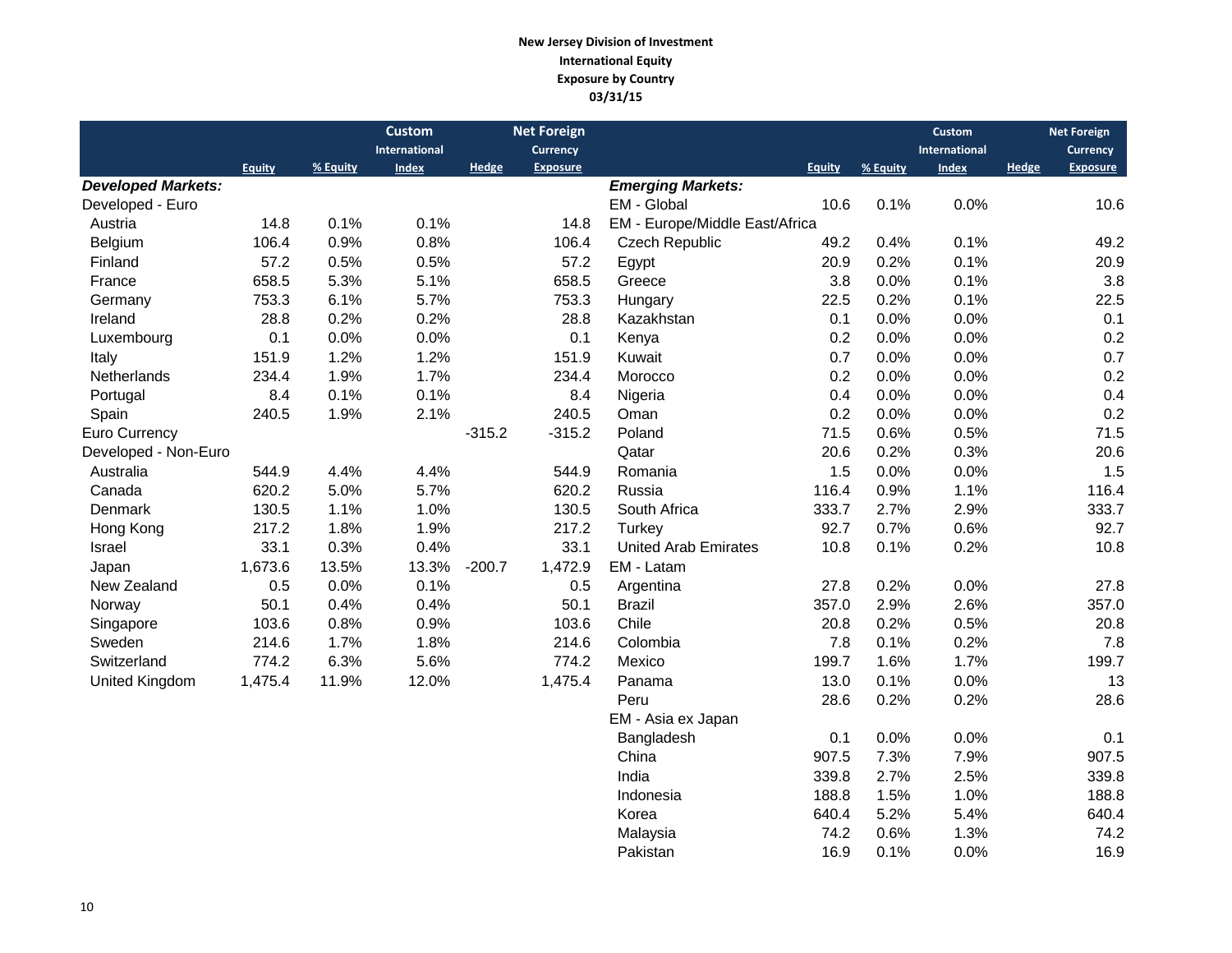#### **New Jersey Division of Investment International Equity Exposure by Country 03/31/15**

|                           |               |          |                      |              |                    | <b>US/31/13</b>          |               |          |                      |              |                    |
|---------------------------|---------------|----------|----------------------|--------------|--------------------|--------------------------|---------------|----------|----------------------|--------------|--------------------|
|                           |               |          | Custom               |              | <b>Net Foreign</b> |                          |               |          | Custom               |              | <b>Net Foreign</b> |
|                           |               |          | <b>International</b> |              | Currency           |                          |               |          | <b>International</b> |              | Currency           |
|                           | <b>Equity</b> | % Equity | <b>Index</b>         | <b>Hedge</b> | <b>Exposure</b>    |                          | <b>Equity</b> | % Equity | <b>Index</b>         | <b>Hedge</b> | <b>Exposure</b>    |
| <b>Developed Markets:</b> |               |          |                      |              |                    | <b>Emerging Markets:</b> |               |          |                      |              |                    |
|                           |               |          |                      |              |                    |                          |               |          |                      |              |                    |
|                           |               |          |                      |              |                    | Philippines              | 117.9         | 1.0%     | 0.5%                 |              | 117.9              |
|                           |               |          |                      |              |                    | Sri Lanka                | 0.1           | 0.0%     | 0.0%                 |              | 0.1                |
|                           |               |          |                      |              |                    | Taiwan                   | 448.6         | 3.6%     | 4.6%                 |              | 448.6              |
|                           |               |          |                      |              |                    | Thailand                 | 126.9         | 1.0%     | 0.8%                 |              | 126.9              |
|                           |               |          |                      |              |                    | Vietnam                  | 0.1           | 0.0%     | 0.0%                 |              | 0.1                |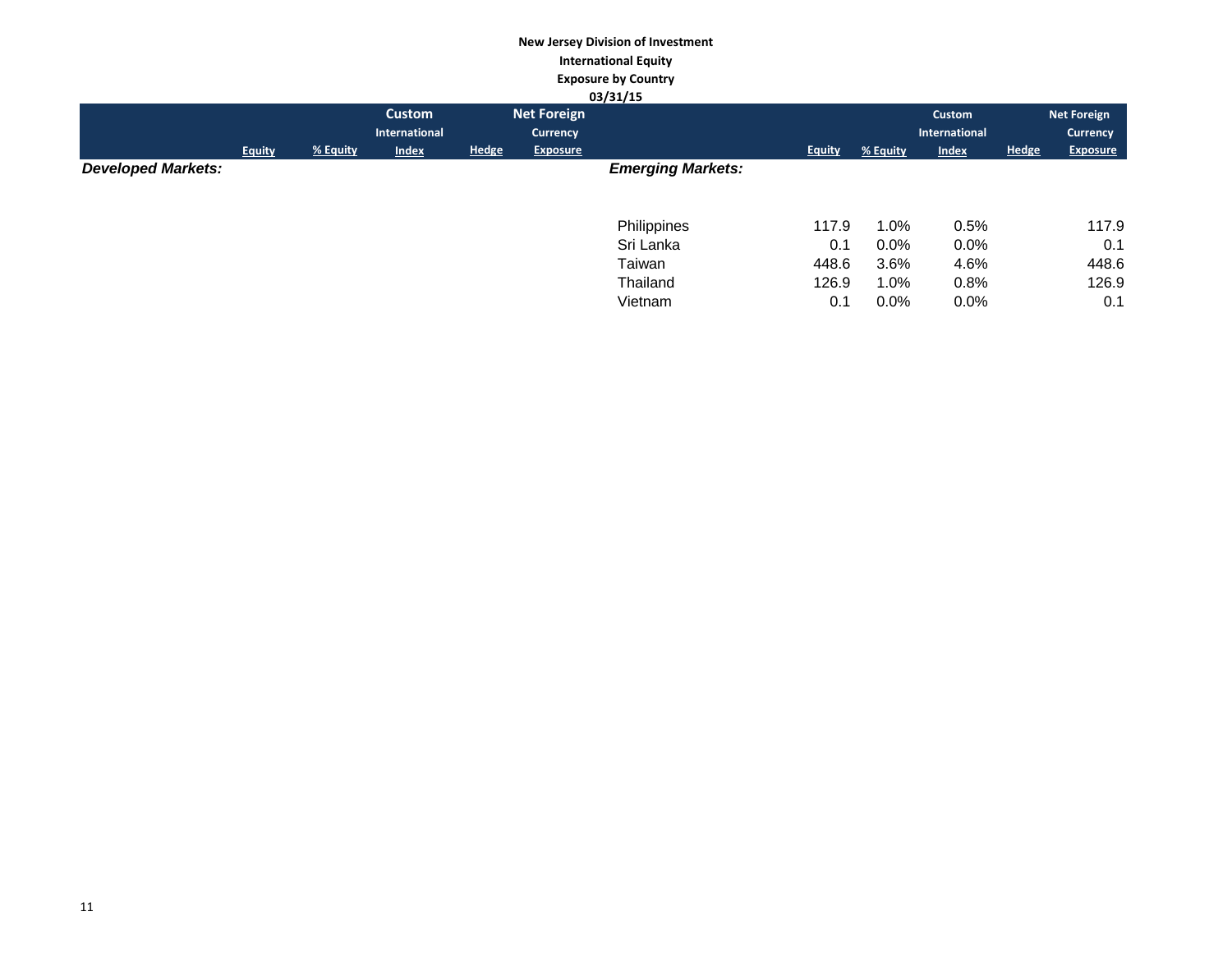# **New Jersey Division of Investment Cash Management Fund 03/31/15**

| <b>PARTICIPATION</b>          |              |                   |  |  |  |  |
|-------------------------------|--------------|-------------------|--|--|--|--|
|                               | <b>VALUE</b> | <b>PERCENTAGE</b> |  |  |  |  |
| <b>STATE</b>                  | \$10,619     | 78.26%            |  |  |  |  |
| NON-STATE                     | \$2,949      | 21.74%            |  |  |  |  |
| \$13,568<br>TOTAL*<br>100.00% |              |                   |  |  |  |  |
| Dollar amounts in millions    |              |                   |  |  |  |  |

#### **PORTFOLIO ANNUALIZED INTEREST RATES**

|           | <b>STATE</b> | <b>NON-STATE</b> | <b>AVG.DAYS</b> |
|-----------|--------------|------------------|-----------------|
| 3/31/2015 | 0.13%        | 0.07%            | ດາ              |



|                           | Percentage     | 3/31/2015       |
|---------------------------|----------------|-----------------|
| <b>UST NOTES</b>          | 44.83%         | \$6,017,275,000 |
| <b>COMM PAPER</b>         | 36.65%         | \$4,920,084,000 |
| CERT. OF DEPOSIT          | 11.82%         | \$1,586,000,000 |
| <b>GOVT AGENCY</b>        | 3.72%          | \$499,259,000   |
| <b>GOVT OF CANADA CP</b>  | 1.72%          | \$231,000,000   |
| <b>CORPORATE BONDS</b>    | 0.97%          | \$130,842,000   |
| <b>CANADIAN PROVINCES</b> | 0.29%          | \$39,000,000    |
|                           |                |                 |
| Total LIS Traze/Agancy    | <b>AQ EEO/</b> |                 |

 $\Box$ 

*\*\*Total is at par.*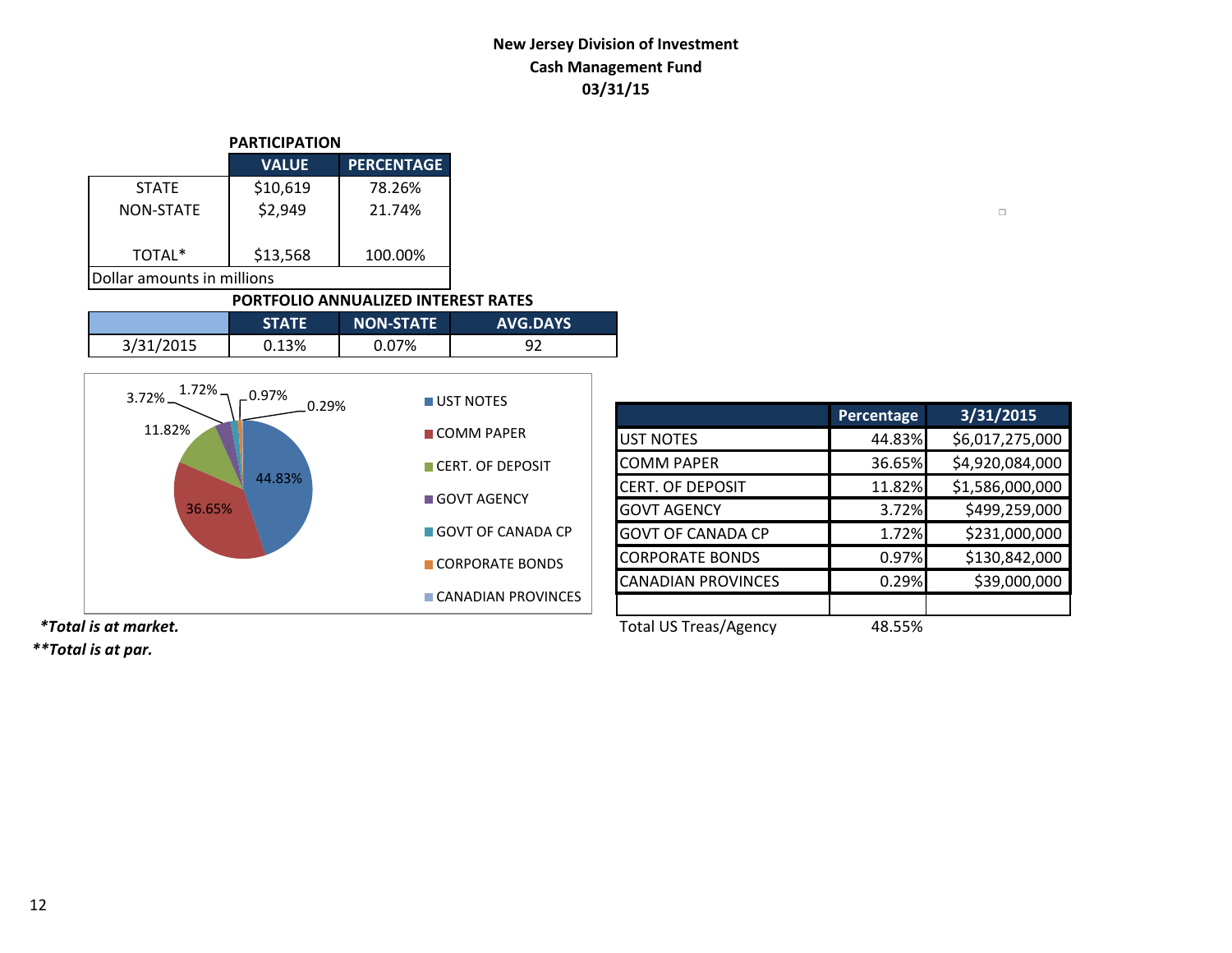#### State Investment Council Regulation Violations and Other Reportable Matters March 31, 2015

|                      |                        | <b>Newly Reported Violations</b>                     |                |
|----------------------|------------------------|------------------------------------------------------|----------------|
| Date of<br>Violation | Regulation<br>Violated | Description of Violation                             | Date Corrected |
|                      |                        | There are no reportable matters.                     |                |
|                      |                        |                                                      |                |
|                      |                        | Status of Outstanding Violations Previously Reported |                |
| Date of<br>Violation | Regulation<br>Violated | Description of Violation                             | Date Corrected |
|                      |                        | There are no outstanding matters.                    |                |
|                      |                        |                                                      |                |
|                      |                        | <b>Other Reportable Matters</b>                      |                |
|                      |                        | Description                                          |                |
|                      |                        | There are no other reportable matters.               |                |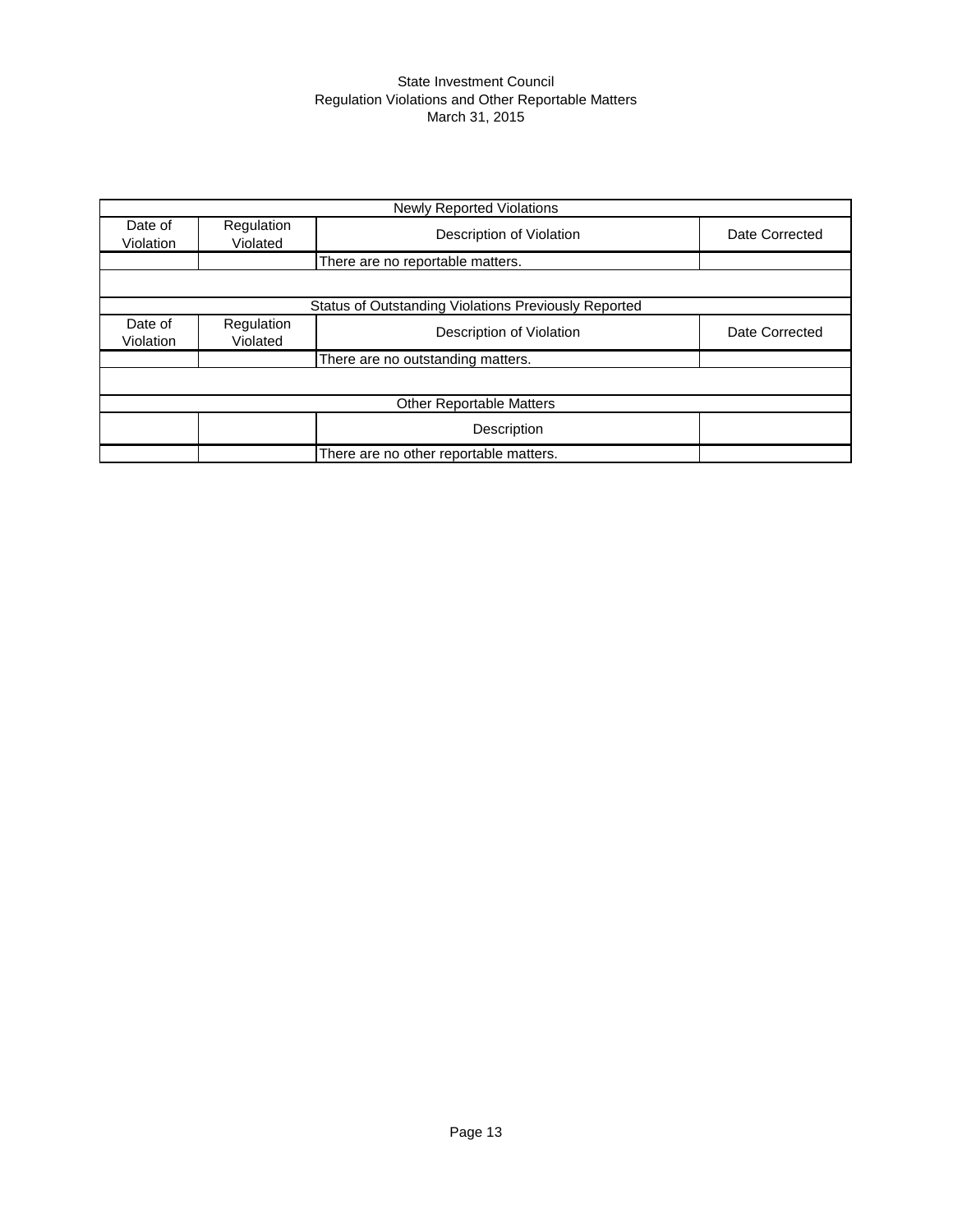#### **Alternative Investments as of March 31, 2015**

Presents underlying fund level information including the Portfolio's original commitments, funded amounts to date, remaining commitments and the distributions to date.

|                                                                                                                                                                         |                    |                           | <b>Mar-15</b> | Α                                  |                               | B                              | C                                        | $=(B+C)$           | $=(B+C)/A$                        |
|-------------------------------------------------------------------------------------------------------------------------------------------------------------------------|--------------------|---------------------------|---------------|------------------------------------|-------------------------------|--------------------------------|------------------------------------------|--------------------|-----------------------------------|
|                                                                                                                                                                         | Inception<br>Date  | Last<br>Valuation<br>Date | Commitment    | Amount<br>Contributed <sup>1</sup> | <b>Unfunded</b><br>Commitment | <b>Current Market</b><br>Value | <b>Total</b><br>Distributed <sup>2</sup> | <b>Total Value</b> | Total<br>Value<br><b>Multiple</b> |
| Alternative Investments as of March 31, 2015                                                                                                                            |                    |                           |               |                                    |                               |                                |                                          |                    |                                   |
| Presents underlying fund level information including the Portfolio's original commitments, funded amounts to date, remaining commitments and the distributions to date. |                    |                           |               |                                    |                               |                                |                                          |                    |                                   |
| <b>Private Equity</b>                                                                                                                                                   |                    |                           |               |                                    |                               |                                |                                          |                    |                                   |
| <b>Co-Investments</b>                                                                                                                                                   |                    |                           | 1,175,000,000 | 619,151,971                        | 566,932,525                   | 743,932,443                    | 271,423,284                              | 1,015,355,728      | 1.64                              |
| NB/NJ Custom Investment Fund II                                                                                                                                         | Apr-12             | Sep-14                    | 200,000,000   | 104,603,130                        | 120,733,598                   | 169,870,294                    | 31,297,030                               | 201, 167, 324      | 1.92                              |
| NJ Roark Co-Invest Fund III LLC                                                                                                                                         | $Jan-14$           | Sep-14                    | 75,000,000    | 15,102,418                         | 59,897,582                    | 13,528,308                     | 1,517,513                                | 15,045,821         | 1.00                              |
| SONJ Private Opportunities Fund II, L.P.                                                                                                                                | Nov-07             | Sep-14                    | 800,000,000   | 402,787,213                        | 382,960,555                   | 514,198,672                    | 169,504,644                              | 683,703,316        | 1.70                              |
| SONJ Private Opportunities Fund, L.P.                                                                                                                                   | Sep-06             | Sep-14                    | 100,000,000   | 96,659,210                         | 3,340,790                     | 46,335,170                     | 69,104,097                               | 115,439,267        | 1.19                              |
| <b>Distressed Debt</b>                                                                                                                                                  |                    |                           | 1,336,861,543 | 1,048,455,033                      | 419,403,929                   | 553,046,600                    | 875,255,125                              | 1,428,301,725      | 1.36                              |
| Avenue Asia Special Situations Fund IV                                                                                                                                  | Aug-06             | Sep-14                    | 30,000,000    | 26,283,722                         | $\Omega$                      | 10,614,938                     | 20,793,975                               | 31,408,913         | 1.19                              |
| Avenue Special Situations Fund V, LP                                                                                                                                    | May-07             | Dec-14                    | 200,000,000   | 200,000,000                        | $\Omega$                      | 2,775,211                      | 263,184,545                              | 265,959,756        | 1.33                              |
| Avenue Special Situations IV                                                                                                                                            | Nov-05             | Sep-14                    | 20,000,000    | 20,000,000                         | $\Omega$                      | 127,985                        | 27,969,988                               | 28,097,973         | 1.40                              |
| Centerbridge Capital Partners II, L.P.                                                                                                                                  | May-11             | Sep-14                    | 100,000,000   | 118,618,085                        | 19,809,991                    | 89,473,072                     | 40,087,580                               | 129,560,652        | 1.09                              |
| Centerbridge Capital Partners, L.P.                                                                                                                                     | Jun-06             | Sep-14                    | 80,000,000    | 124,629,280                        | 5,816,833                     | 47,242,577                     | 171,394,054                              | 218,636,631        | 1.75                              |
| HIG Bayside Debt & LBO II                                                                                                                                               | May-08             | Dec-14                    | 100,000,000   | 74,865,549                         | 25,134,451                    | 58,237,287                     | 52,378,622                               | 110,615,909        | 1.48                              |
| Knight/TPG NPL - R, L.P.                                                                                                                                                | Mar-12             | Dec-14                    | 59,054,236    | 55,554,236                         | 3,500,000                     | 58,484,567                     | 20,604,775                               | 79,089,342         | 1.42                              |
| KPS Special Situations Fund III, LP                                                                                                                                     | May-07             | Dec-14                    | 25,000,000    | 24,358,895                         | 12,255,576                    | 13,327,955                     | 27,248,621                               | 40,576,576         | 1.67                              |
| KPS Special Situations Fund IV, LP                                                                                                                                      | Apr-13             | Dec-14                    | 200,000,000   | 17,377,195                         | 182,699,805                   | 16,431,397                     | 77,000                                   | 16,508,397         | 0.95                              |
| MatlinPatterson Global Opps. Ptnrs. III                                                                                                                                 | <b>Jun-07</b>      | Dec-14                    | 100,000,000   | 100,886,693                        | 11,062,334                    | 64,677,213                     | 56,534,597                               | 121,211,810        | 1.20                              |
| MHR Institutional Partners III, L.P.                                                                                                                                    | May-07             | Feb-15                    | 75,000,000    | 78,000,000                         | 27,653,979                    | 53,442,844                     | 63,017,430                               | 116,460,274        | 1.49                              |
| MHR Institutional Partners IV, L.P.                                                                                                                                     | $Jul-14$           | Feb-15                    | 100,000,000   | 10,500,000                         | 91,000,000                    | 9,000,909                      | 1,542,987                                | 10,543,896         | 1.00                              |
| TPG Financial Partners, L.P.                                                                                                                                            | May-08             | Dec-14                    | 47,807,307    | 35,285,615                         | 103,846                       | 6,796,686                      | 28,291,711                               | 35,088,397         | 0.99                              |
| TPG Opportunities Partners II, L.P.                                                                                                                                     | Mar-12             | Dec-14                    | 100,000,000   | 69,794,467                         | 30,205,533                    | 86,844,278                     | 11,608,099                               | 98,452,377         | 1.41                              |
| WLR Recovery Fund IV, LP                                                                                                                                                | Oct-07             | Sep-14                    | 100,000,000   | 92,301,296                         | 10,161,580                    | 35,569,680                     | 90,521,141                               | 126,090,821        | 1.37                              |
|                                                                                                                                                                         |                    |                           |               |                                    |                               |                                |                                          |                    |                                   |
| <b>Domestic Midmarket Buyout</b>                                                                                                                                        |                    |                           | 3,036,490,000 | 2,464,964,913                      | 861,957,881                   | 1,814,325,860                  | 1,655,340,166                            | 3,469,666,027      | 1.41                              |
| American Industrial Partners Capital Fund V                                                                                                                             | Dec-11             | Dec-14                    | 50,000,000    | 35,604,291                         | 17,930,421                    | 43,994,330                     | 3,534,713                                | 47,529,043         | 1.33                              |
| Court Square Capital Partners II, L.P.                                                                                                                                  | May-07             | Sep-14                    | 100,000,000   | 91,118,810                         | 10,435,063                    | 59,008,932                     | 80,462,361                               | 139,471,293        | 1.53                              |
| InterMedia Partners VII, L.P.                                                                                                                                           | $Dec-05$           | Sep-14                    | 75,000,000    | 96,252,158                         | 621,562                       | 87,559,978                     | 58,636,224                               | 146,196,203        | 1.52                              |
| JLL Partners Fund V, L.P.                                                                                                                                               | $Dec-05$           | Dec-14                    | 50,000,000    | 53,515,726                         | 1,730,155                     | 23,570,955                     | 61,908,181                               | 85,479,136         | 1.60                              |
| JLL Partners Fund VI, LP                                                                                                                                                | <b>Jun-08</b>      | Dec-14                    | 150,000,000   | 172,496,884                        | 39,360,797                    | 150,009,564                    | 105,237,787                              | 255,247,351        | 1.48                              |
| Lindsay Goldberg III, L.P.                                                                                                                                              | <b>Jul-08</b>      | Dec-14                    | 200,000,000   | 187,910,118                        | 14,985,306                    | 169,408,277                    | 67,523,411                               | 236,931,688        | 1.26                              |
| Lindsay, Goldberg & Bessemer II, L.P.                                                                                                                                   | $Jul-06$           | Dec-14                    | 100,000,000   | 92,552,703                         | 7,447,297                     | 22,409,361                     | 109,292,659                              | 131,702,020        | 1.42                              |
| Marlin Equity Partners IV                                                                                                                                               | $Jun-13$           | Sep-14                    | 75,000,000    | 17,109,627                         | 57,893,167                    | 15,988,149                     | 2,794                                    | 15,990,943         | 0.93                              |
| New Mountain Partners III, L.P.                                                                                                                                         | May-07             | Dec-14                    | 100,000,000   | 105,451,400                        | 11,453,881                    | 89,596,604                     | 46,315,922                               | 135,912,526        | 1.29                              |
| Oak Hill Capital Partners II, L.P.                                                                                                                                      | $Jul-05$           | Sep-14                    | 75,000,000    | 83,225,164                         | 476,763                       | 15,700,421                     | 117,445,525                              | 133,145,947        | 1.60                              |
| Oak Hill Capital Partners III, L.P.                                                                                                                                     | Oct-07             | Sep-14                    | 250,000,000   | 293,722,034                        | 25,515,783                    | 171,849,966                    | 221,715,313                              | 393,565,279        | 1.34                              |
| Onex Partners II, LP                                                                                                                                                    | Aug-06             | Dec-14                    | 100,000,000   | 88,774,730                         | 11,225,270                    | 17,159,211                     | 162,065,423                              | 179,224,634        | 2.02                              |
| Onex Partners III, LP                                                                                                                                                   | Dec-08             | Dec-14                    | 100,000,000   | 108,070,054                        | 10,809,665                    | 93,214,393                     | 46,735,700                               | 139,950,093        | 1.29                              |
| Onex Partners IV, LP                                                                                                                                                    | $May-14$           | Dec-14                    | 166,490,000   | 36,884,789                         | 129,605,211                   | 34,931,961                     | $\Omega$                                 | 34,931,961         | 0.95                              |
| Quadrangle Capital Partners II                                                                                                                                          | Aug-05             | Sep-14                    | 50,000,000    | 47,306,280                         | 6,917,806                     | 15,022,938                     | 49,721,979                               | 64,744,917         | 1.37                              |
| Roark Capital Partners III L.P.                                                                                                                                         | Sep-12             | Dec-14                    | 100,000,000   | 45,878,933                         | 55,838,432                    | 53,902,241                     | 1,717,365                                | 55,619,606         | 1.21                              |
| Sterling Capital Partners IV, L.P.                                                                                                                                      | Apr-12             | Dec-14                    | 100,000,000   | 54,114,068                         | 51,882,621                    | 41,334,905                     | 17,530,615                               | 58,865,520         | 1.09                              |
| Tenex Capital Partners, L.P.<br>Tenex Capital Partners LP - Secondary                                                                                                   | $Jan-11$<br>Feb-13 | Sep-14                    | 50,000,000    | 47,972,909                         | 17,399,867                    | 36,772,037                     | 16,178,451                               | 52,950,489         | 1.10                              |
| The Resolute Fund II, L.P.                                                                                                                                              | Dec-07             | Sep-14<br>Sep-14          | 20,000,000    | 16,885,108                         | 8,695,676                     | 14,747,834                     | 5,022,720                                | 19,770,554         | 1.17<br>1.38                      |
|                                                                                                                                                                         |                    |                           | 100,000,000   | 95,846,943                         | 13,682,227                    | 60,615,321                     | 71,884,937                               | 132,500,258        |                                   |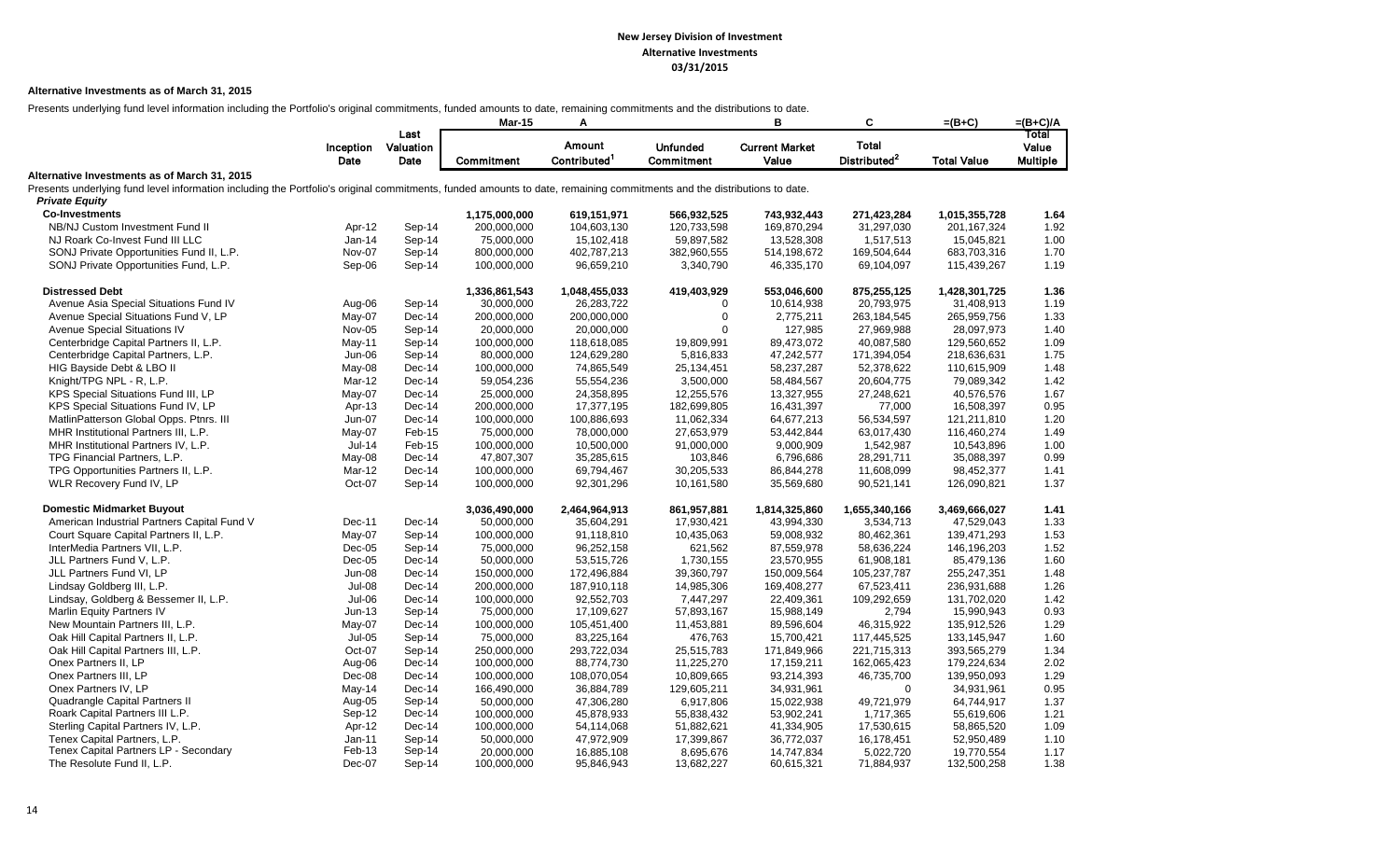|                                                 |                         |                     | <b>Mar-15</b>              | A                          |                             | B                          | C                          | $=(B+C)$                  | $=(B+C)/A$      |
|-------------------------------------------------|-------------------------|---------------------|----------------------------|----------------------------|-----------------------------|----------------------------|----------------------------|---------------------------|-----------------|
|                                                 |                         | Last                |                            |                            |                             |                            |                            |                           | Total           |
|                                                 |                         | Inception Valuation |                            | <b>Amount</b>              | <b>Unfunded</b>             | <b>Current Market</b>      | <b>Total</b>               |                           | Value           |
|                                                 | Date                    | Date                | Commitment                 | Contributed <sup>1</sup>   | Commitment                  | Value                      | Distributed <sup>2</sup>   | <b>Total Value</b>        | <b>Multiple</b> |
| TPG [STAR], LP                                  | Mar-07                  | Dec-14              | 100,000,000                | 99,782,132                 | 8,345,013                   | 58,274,028                 | 99,207,428                 | 157,481,456               | 1.58            |
| TPG Growth II, L.P.                             | Jun-12                  | Dec-14              | 100,000,000                | 85,598,712                 | 19,571,309                  | 118,399,122                | 6,904,332                  | 125,303,454               | 1.46            |
| TPG Growth III(A), L.P.                         |                         | N/A                 | 150,000,000                | $\mathbf 0$                | 150,000,000                 | $\mathbf 0$                | $\mathbf 0$                | $\mathbf 0$               | N/A             |
| Vista Equity Partners Fund III, L.P.            | Jul-07                  | Sep-14              | 100,000,000                | 105,775,588                | 2,804,047                   | 34,192,952                 | 215,349,550                | 249,542,502               | 2.36            |
| Vista Equity Partners Fund IV, L.P.             | Oct-11                  | Sep-14              | 200,000,000                | 191,953,808                | 14,445,278                  | 204,593,259                | 24,740,246                 | 229,333,505               | 1.19            |
| Vista Equity Partners Fund V, L.P.              | Mar-14                  | Sep-14              | 200,000,000                | 88,701,593                 | 120,345,616                 | 77,755,822                 | 9,120,917                  | 86,876,739                | 0.98            |
| Vista Foundation Fund II, L.P.                  | <b>Nov-13</b>           | Sep-14              | 75,000,000                 | 31,528,423                 | 43,471,577                  | 29,210,674                 | $\mathbf 0$                | 29,210,674                | 0.93            |
| Welsh, Carson, Anderson & Stowe XI, L.P.        | Oct-08                  | $Dec-14$            | 100,000,000                | 90,931,929                 | 9,068,071                   | 75,102,625                 | 57,085,613                 | 132,188,238               | 1.45            |
| <b>Emerging Managers</b>                        |                         |                     | 400,000,000                | 410,477,526                | 43,000,245                  | 331,484,987                | 266,830,728                | 598,315,715               | 1.46            |
| <b>CS/NJDI Emerging Opp</b>                     | Apr-07                  |                     | 200,000,000                | 224,412,054                | 29,065,717                  | 135,716,118                | 177,632,509                | 313,348,627               | 1.40            |
| CS/NJDI Emerging Opp (2007-1 Series)            |                         | $Dec-14$            | 100,000,000                | 115,165,311                | 7,933,470                   | 71,670,726                 | 92,486,898                 | 164, 157, 624             | 1.43            |
| CS/NJDI Emerging Opp (2008-1 Series)            |                         | Dec-14              | 100,000,000                | 109,246,744                | 21,132,247                  | 64,045,392                 | 85,145,612                 | 149,191,003               | 1.37            |
| Fairview Capstone Partners II, LP               | Sep-08                  | Sep-14              | 100,000,000                | 97,343,700                 | 2,656,300                   | 93,386,172                 | 35, 187, 529               | 128,573,701               | 1.32            |
| Fairview Capstone Partners, LP                  | May-07                  | Sep-14              | 100,000,000                | 88,721,772                 | 11,278,228                  | 102,382,697                | 54,010,690                 | 156,393,387               | 1.76            |
| International                                   |                         |                     | 1,950,083,406              | 1,497,798,920              | 600,475,416                 | 1,014,143,006              | 811,412,940                | 1,825,555,946             | 1.22            |
| AIMS/NJ Euro Small and Mid Fund I, L.P.         | Feb-06                  | Feb-15              | 200,000,000                | 190,075,496                | 17,711,420                  | 71,998,553                 | 150,002,946                | 222,001,499               | 1.17            |
| AIMS/NJ Euro Small and Mid Fund II, L.P.        | Jul-07                  | $Dec-14$            | 198,630,774                | 184,117,610                | 31,906,597                  | 114,938,732                | 73,735,302                 | 188,674,034               | 1.02            |
| Anacap Credit Opportunities II, LP              | Dec-11                  | Dec-14              | 80,753,953                 | 95,382,041                 | 29,017,001                  | 57,493,550                 | 44,515,929                 | 102,009,479               | 1.07            |
| Anacap Financial Partners II                    | May-08                  | $Dec-14$            | 126,214,941                | 170,614,036                | 18,780,238                  | 124,331,344                | 65,360,695                 | 189,692,039               | 1.11            |
| AnaCap Financial Partners III, L.P.             | $Jul-14$                | $Dec-14$            | 134,615,300                | 2,672,036                  | 131,943,264                 | 562,196                    | 4,362                      | 566,558                   | 0.21            |
| Anacap Financial Partners GP II, LP             | Nov-09                  | Sep-14              | 9,868,438                  | 9,868,438                  | $\mathbf 0$                 | 10,101,631                 | 422,590                    | 10,524,221                | 1.07            |
| New Jersey Asia Investors II, L.P.              | $Jul-11$                | Sep-14              | 200,000,000                | 137,003,228                | 73,942,054                  | 141,963,762                | 17,651,276                 | 159,615,038               | 1.17            |
| New Jersey Asia Investors, L.P.                 | Jan-08                  | Sep-14              | 100,000,000                | 96,129,464                 | 16,496,201                  | 111,038,869                | 62,146,426                 | 173,185,295               | 1.80            |
| NJHL European BO Investment II Series B         | Apr-07                  | Sep-14              | 200,000,000                | 147,989,824                | 16,191,081                  | 102,973,781                | 90,792,053                 | 193,765,833               | 1.31            |
| NJHL European Buyout Investment Series A        | Feb-06                  | Sep-14              | 200,000,000                | 193,053,702                | 14,213,989                  | 105,290,211                | 142,598,495                | 247,888,706               | 1.28            |
| NJHL European Buyout Investment Series C        | Mar-08                  | Sep-14              | 200,000,000                | 201,393,046                | 19,773,571                  | 99,787,119                 | 164, 182, 867              | 263,969,987               | 1.31            |
| Siguler Guff NJ Developing Mkt Fund, LP         | Dec-13                  | $Dec-14$            | 300,000,000                | 69,500,000                 | 230,500,000                 | 73,663,259                 | $\mathbf 0$                | 73,663,259                | 1.06            |
| Large Buyout                                    |                         |                     | 2,375,426,027              | 1,965,231,166              | 760,167,546                 | 1,231,857,752              | 1,482,500,296              | 2,714,358,048             | 1.38            |
| Apollo Investment Fund VI, L.P.                 | Nov-05                  | $Dec-14$            | 50,000,000                 | 132,027,729                | 2,090,014                   | 25,807,230                 | 148,346,912                | 174, 154, 142             | 1.32            |
| Blackstone Capital Partners V, L.P.             | Oct-05                  | $Dec-14$            | 100,000,000                | 98,860,728                 | 7,739,578                   | 71,147,692                 | 86,678,043                 | 157,825,734               | 1.60            |
| Blackstone Capital Partners VI, L.P.            | Mar-12                  | Dec-14              | 50,000,000                 | 27,065,662                 | 26,026,456                  | 29,917,693                 | 5,316,523                  | 35,234,216                | 1.30            |
| Carlyle Partners VI, L.P.                       | <b>Nov-13</b>           | Dec-14              | 300,000,000                | 94,917,790                 | 208,202,469                 | 87,265,271                 | 3,123,162                  | 90,388,433                | 0.95            |
| CVC Capital Partners VI, LP                     | $Jul-13$                | $Dec-14$            | 82,176,027                 | 8,020,514                  | 74,727,059                  | 4,959,457                  | 584,307                    | 5,543,765                 | 0.69            |
| Hellman & Friedman Capital Partners VI          | Apr-07                  | Dec-14              | 100,000,000                | 95,609,507                 | 4,225,345                   | 32,715,064                 | 131,393,487                | 164,108,551               | 1.72            |
| Hellman & Friedman Capital Partners VIII, L.P.  | <b>Nov-14</b>           | N/A                 | 100,000,000                | $\mathbf 0$                | 100,000,000                 | $\mathbf 0$                | $\mathbf 0$                | $\mathbf 0$               | N/A             |
| Silver Lake Partners III, LP                    | Jan-07                  | $Dec-14$            | 100,000,000                | 98,652,564                 | 15,595,400                  | 79,123,662                 | 88,321,312                 | 167,444,974               | 1.70            |
| Silver Lake Partners IV<br>TPG Partners V, L.P. | <b>Mar-13</b><br>Sep-06 | Dec-14<br>Dec-14    | 200,000,000<br>187,500,000 | 43,007,604                 | 157, 178, 267<br>21,452,506 | 61,890,093                 | 185,871                    | 62,075,964<br>303,668,127 | 1.44<br>1.18    |
| TPG Partners VI, L.P.                           | May-08                  | Dec-14              | 180,000,000                | 257,260,706<br>284,592,985 | 21,012,829                  | 137,013,895<br>150,358,614 | 166,654,232<br>196,736,961 | 347,095,574               | 1.22            |
| Warburg Pincus Private Equity IX, LP            | Aug-05                  | $Dec-14$            | 200,000,000                | 200,000,000                | $\mathbf 0$                 | 51,216,705                 | 298,404,348                | 349,621,053               | 1.75            |
| Warburg Pincus Private Equity VIII              | Jun-06                  | Dec-14              | 25,750,000                 | 26,883,000                 | $\mathbf 0$                 | 9,779,205                  | 51,229,643                 | 61,008,848                | 2.27            |
| Warburg Pincus Private Equity X, LP             | Oct-07                  | Dec-14              | 400,000,000                | 400,000,000                | $\Omega$                    | 285,720,175                | 272,443,595                | 558,163,770               | 1.40            |
| Warburg Pincus Private Equity XI, LP            | May-12                  | $Dec-14$            | 300,000,000                | 198,332,377                | 121,917,623                 | 204,942,995                | 33,081,900                 | 238,024,895               | 1.20            |
|                                                 |                         |                     |                            |                            |                             |                            |                            |                           |                 |
| <b>Mezzanine Debt</b>                           |                         |                     | 610,000,000                | 577,386,251                | 170,064,766                 | 188,351,941                | 596,446,634                | 784,798,575               | 1.36            |
| Audax Mezzanine Partners II                     | Nov-06                  | Dec-14              | 50,000,000                 | 56,018,683                 | 2,148,008                   | 4,135,368                  | 66,216,024                 | 70,351,392                | 1.26            |
| Blackstone Mezzanine Partners II, LP            | Apr-06                  | Sep-14              | 45,000,000                 | 40,017,311                 | 7,804,361                   | 3,920,302                  | 52,247,831                 | 56,168,133                | 1.40            |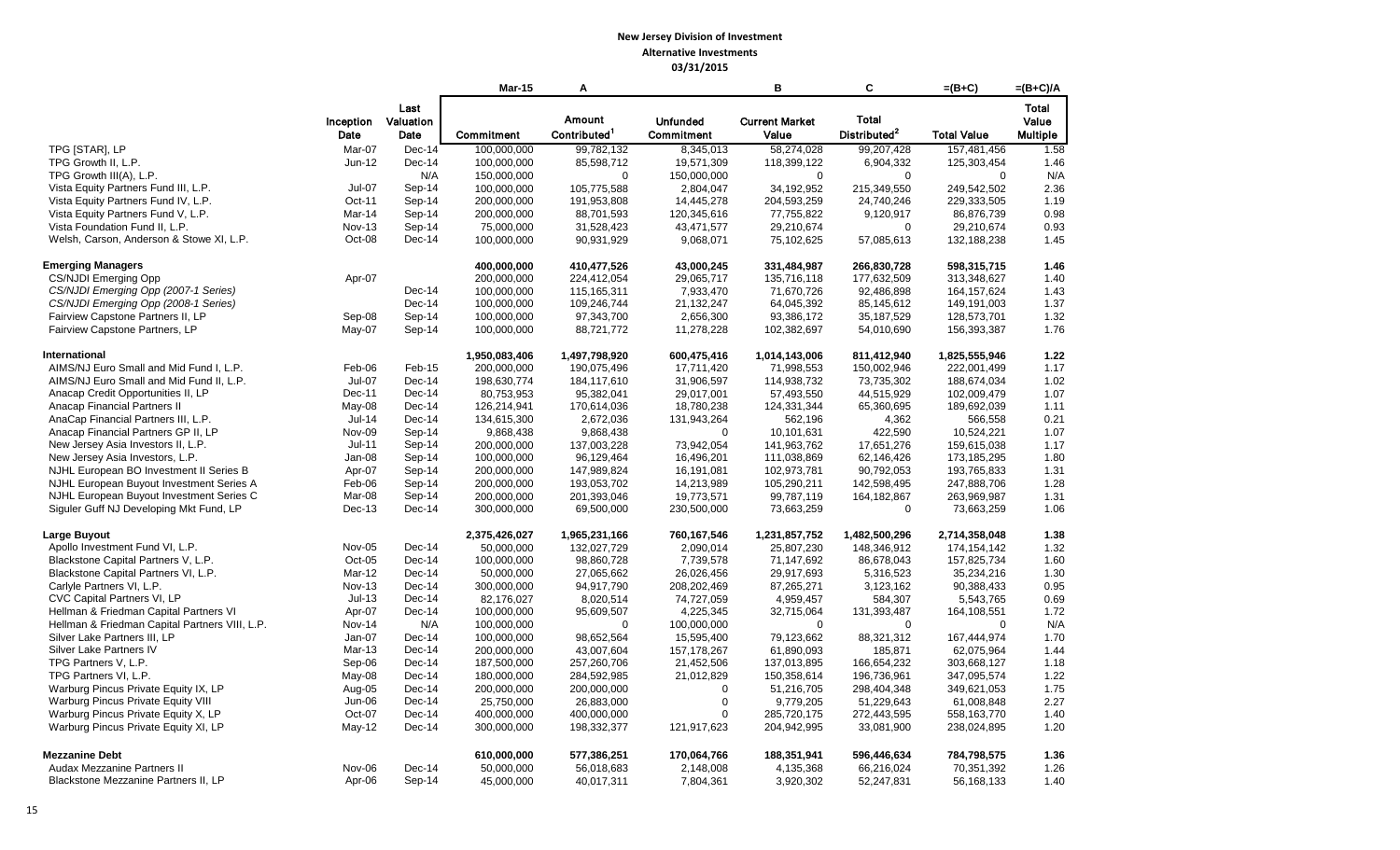|                                                                 |               |           |                |                          | 03/31/2015      |                       |                          |                    |                 |
|-----------------------------------------------------------------|---------------|-----------|----------------|--------------------------|-----------------|-----------------------|--------------------------|--------------------|-----------------|
|                                                                 |               |           | <b>Mar-15</b>  | A                        |                 | в                     | C                        | $=(B+C)$           | $=(B+C)/A$      |
|                                                                 |               | Last      |                |                          |                 |                       |                          |                    | Total           |
|                                                                 | Inception     | Valuation |                | <b>Amount</b>            | <b>Unfunded</b> | <b>Current Market</b> | <b>Total</b>             |                    | Value           |
|                                                                 | Date          | Date      | Commitment     | Contributed <sup>1</sup> | Commitment      | Value                 | Distributed <sup>2</sup> | <b>Total Value</b> |                 |
|                                                                 |               |           |                |                          |                 |                       |                          |                    | <b>Multiple</b> |
| Carlyle Mezzanine Partners II, L.P.                             | Dec-07        | Dec-14    | 75,000,000     | 93,416,459               | 13,919,443      | 28,418,377            | 90,402,005               | 118,820,382        | 1.27            |
| Gleacher Mezzanine Fund II, LP                                  | Nov-06        | Sep-14    | 40,000,000     | 36,684,835               | 3,390,252       | 9,828,204             | 34,517,627               | 44,345,831         | 1.21            |
| GSO Capital Opportunities Fund II, LP                           | <b>Nov-11</b> | Dec-14    | 150,000,000    | 83,248,790               | 98,194,768      | 59,268,100            | 53,039,809               | 112,307,909        | 1.35            |
| GSO Capital Opportunities Fund, L.P.                            | <b>Jul-08</b> | Sep-14    | 100,000,000    | 120,092,498              | 6,850,921       | 26,844,092            | 177,810,508              | 204,654,600        | 1.70            |
| Newstone Capital Partners II, L.P.                              | May-11        | $Dec-14$  | 100,000,000    | 85,518,912               | 34,770,065      | 51,644,374            | 47,210,213               | 98,854,587         | 1.16            |
| Newstone Capital Partners, L.P.                                 | Feb-07        | Dec-14    | 50,000,000     | 62,388,763               | 2,986,948       | 4,293,123             | 75,002,618               | 79,295,741         | 1.27            |
|                                                                 |               |           |                |                          |                 |                       |                          |                    |                 |
| <b>Secondaries</b>                                              |               |           | 279,320,988    | 273,666,735              | 22,573,225      | 135,371,124           | 249,003,295              | 384,374,419        | 1.40            |
| Lexington Capital Partners VI-B                                 | Jun-06        | Sep-14    | 50,000,000     | 50,705,969               | 817,356         | 21,120,907            | 49,733,640               | 70,854,547         | 1.40            |
| NB Sec Opps Offshore Fund II LP                                 | <b>Jul-08</b> | $Dec-14$  | 100,000,000    | 102,419,541              | 10,401,257      | 51,017,344            | 102,888,104              | 153,905,447        | 1.50            |
| Partners Group Secondary 2006 LP                                | Sep-06        | Dec-14    | 54,052,170     | 53,008,507               | 3,216,609       | 15,471,951            | 48,014,669               | 63,486,620         | 1.20            |
| Partners Group Secondary 2008, L.P.                             | Sep-08        | Dec-14    | 75,268,818     | 67,532,719               | 8,138,004       | 47,760,923            | 48,366,882               | 96,127,805         | 1.42            |
|                                                                 |               |           |                |                          |                 |                       |                          |                    |                 |
| <b>Small/Midsize Buyout</b><br><b>CSFB/NJDI Investment Fund</b> | Nov-05        |           | 650,000,000    | 679,473,493              | 78,410,828      | 446,865,709           | 511,835,508              | 958,701,218        | 1.41            |
|                                                                 |               | $Dec-14$  | 650,000,000    | 679,473,493              | 78,410,828      | 446,865,709           | 511,835,508              | 958,701,218        | 1.41            |
| CSFB/NJDI Investment Fund 2005-1 Series                         |               | Dec-14    | 200,000,000    | 221,001,704              | 4,687,397       | 134,886,004           | 192,781,004              | 327,667,008        | 1.48            |
| CSFB/NJDI Investment Fund 2006-1 Series                         |               | Dec-14    | 250,000,000    | 275,686,130              | 19,159,999      | 161,191,049           | 223,560,874              | 384,751,924        | 1.40            |
| CSFB/NJDI Investment Fund 2008-1 Series                         |               | Dec-14    | 200,000,000    | 182,785,659              | 54,563,432      | 150,788,656           | 95,493,630               | 246,282,286        | 1.35            |
| <b>Special Situations</b>                                       |               |           | 370,000,000    | 297,035,812              | 285,474,343     | 184,531,028           | 212,714,181              | 397,245,210        | 1.34            |
| Blackstone TOP Fund-A, L.P.                                     | $Jan-12$      | Dec-14    | 370,000,000    | 297,035,812              | 285,474,343     | 184,531,028           | 212,714,181              | 397,245,210        | 1.34            |
| <b>Venture Capital</b>                                          |               |           | 365,000,000    | 258,602,338              | 150,604,309     | 254,600,583           | 120,828,427              | 375,429,010        | 1.45            |
| JP Morgan Direct/Pooled VC Instit III                           | Jun-06        | Dec-14    | 50,000,000     | 48,765,249               | 1,234,751       | 48,424,307            | 26,045,793               | 74,470,100         | 1.53            |
| JP Morgan Direct VC Institutional III                           |               | Dec-14    | 600,000        | 394,650                  | 205,350         | 481,415               | 229,468                  | 710,883            | 1.80            |
| JP Morgan Pooled VC Institutional III                           |               | $Dec-14$  | 49,400,000     | 48,370,599               | 1,029,401       | 47,942,892            | 25,816,325               | 73,759,216         | 1.52            |
| Khosla Venutres IV, L.P.                                        | $Jan-12$      | Dec-14    | 25,000,000     | 19,875,000               | 5,125,000       | 24,381,946            | 1,272,455                | 25,654,401         | 1.29            |
| NB Crossroads Fund XVIII                                        | Nov-06        | Dec-14    | 50,000,000     | 42,000,000               | 25,750,002      | 44,096,572            | 29,075,562               | 73, 172, 134       | 1.74            |
| NB/NJ Custom Investment Fund                                    | Aug-07        | Sep-14    | 100,000,000    | 88,921,905               | 37,534,740      | 77,897,884            |                          | 142,332,501        | 1.60            |
| TCV VIII, L.P.                                                  | Jan-14        | Dec-14    | 100,000,000    | 29,629,405               | 70,370,595      | 29,016,936            | 64,434,617               | 29,016,936         | 0.98            |
|                                                                 |               |           |                |                          |                 |                       | 0                        |                    |                 |
| Tenaya Capital VI, L.P.                                         | $Jul-12$      | Dec-14    | 40,000,000     | 29,410,778               | 10,589,222      | 30,782,938            | 0                        | 30,782,938         | 1.05            |
| <b>Private Equity Subtotal</b>                                  |               |           | 12,548,181,965 | 10,092,244,160           | 3,959,065,013   | 6,898,511,033         | 7,053,590,585            | 13,952,101,618     | 1.38            |
|                                                                 |               |           |                |                          |                 |                       |                          |                    |                 |
| <b>Debt</b>                                                     |               |           | 1,467,354,939  | 1,049,104,709            | 424,253,597     | 392,620,334           | 1,078,755,284            | 1,471,375,618      | 1.40            |
| CT High Grade Partners II, LLC                                  | May-08        | $Dec-14$  | 664,065,200    | 572,861,303              | 88,198,804      | 229,604,796           | 556,983,568              | 786,588,364        | 1.37            |
| Guggenheim Structured Real Estate III                           | Sep-07        | Dec-14    | 100,000,000    | 100,000,000              | $\Omega$        | 3,111,536             | 78,323,322               | 81,434,858         | 0.81            |
| Lone Star Fund VII (U.S.) LP                                    | $May-11$      | Dec-14    | 300,000,000    | 284, 173, 311            | 18,261,675      | 82,084,731            | 433,466,949              | 515,551,680        | 1.81            |
| M&G Real Estate Debt Fund II, LP                                | $Jul-13$      | $Dec-14$  | 114,396,481    | 36,995,655               | 79,228,590      | 31,783,729            | 4,357,763                | 36,141,493         | 0.98            |
| M&G Real Estate Debt Fund III, LP                               | $Jul-13$      | Dec-14    | 188,893,258    | 55,074,441               | 138,564,529     | 46,035,541            | 5,623,682                | 51,659,224         | 0.94            |
| True North Real Estate Fund III, LP                             | Mar-15        | N/A       | 100,000,000    | $\mathbf 0$              | 100,000,000     | $\mathbf 0$           | $\mathbf 0$              | $\mathbf 0$        | N/A             |
|                                                                 |               |           |                |                          |                 |                       |                          |                    |                 |
| <b>Equity</b>                                                   |               |           | 4,302,504,747  | 3,101,132,329            | 1,550,125,043   | 2,480,955,299         | 1,516,391,768            | 3,997,347,067      | 1.29            |
| ARA Asia Dragon Limited                                         | Sep-07        | $Dec-14$  | 100,000,000    | 92,842,000               | 7,158,000       | 27,816,270            | 97,572,731               | 125,389,001        | 1.35            |
| Blackstone Real Estate Partners Asia LP                         | $Jun-13$      | Dec-14    | 500,000,000    | 218,369,006              | 282,297,331     | 244,492,137           | 2,989,619                | 247,481,756        | 1.13            |
| Blackstone Real Estate V                                        | Feb-06        | $Dec-14$  | 75,000,000     | 78,353,336               | 3,130,539       | 63,665,305            | 84,506,639               | 148,171,945        | 1.89            |
| <b>Blackstone Real Estate VI</b>                                | Feb-07        | $Dec-14$  | 100,000,000    | 99,080,641               | 4,774,241       | 90,336,397            | 116,617,558              | 206,953,954        | 2.09            |
| Blackstone Real Estate Partners VI, Sec                         | <b>Nov-11</b> | $Dec-14$  | 43,624,688     | 39,860,134               | 3,764,554       | 37,982,986            | 47,791,097               | 85,774,083         | 2.15            |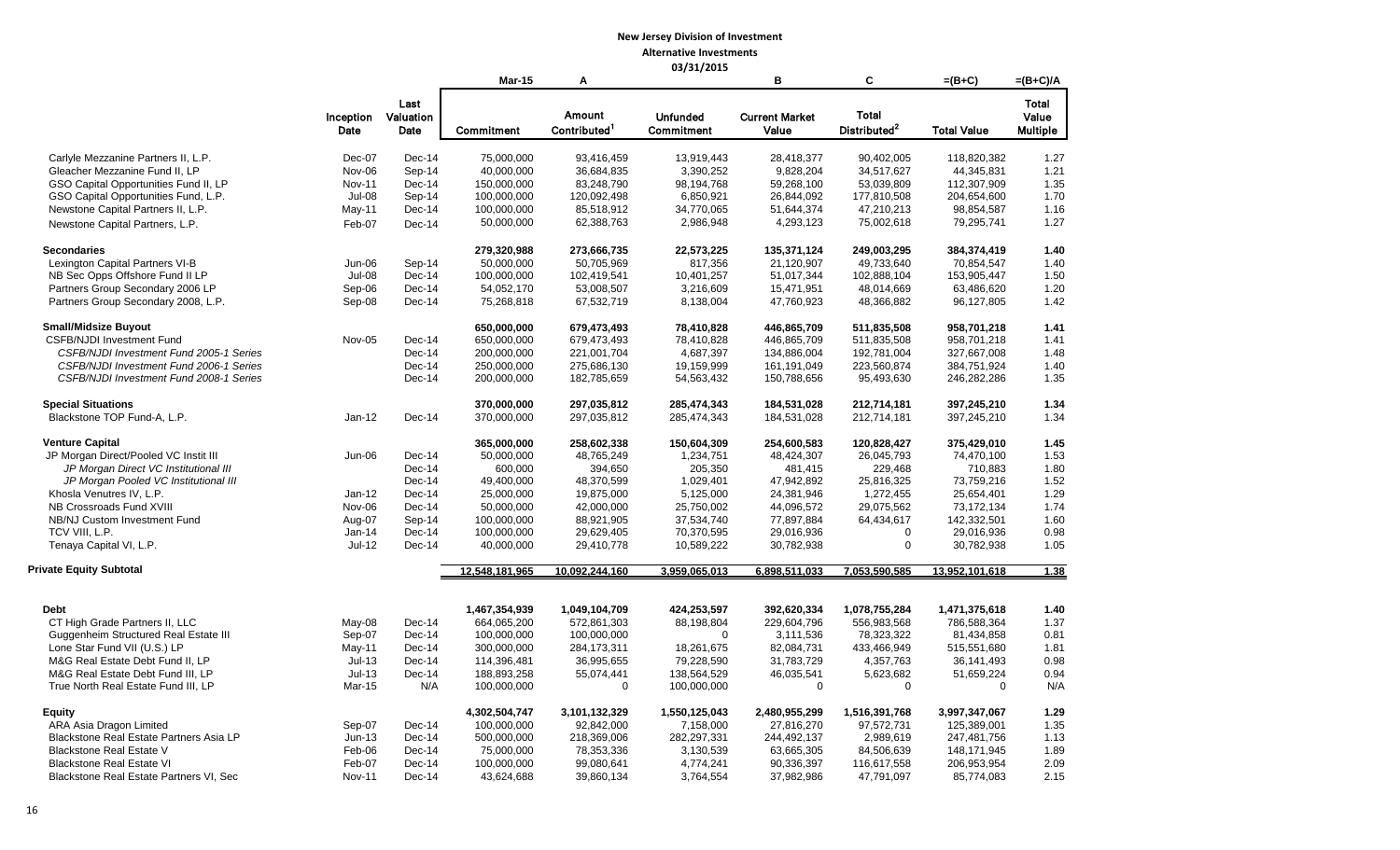|                                                                                 |                         |                           | <b>Mar-15</b>             | А                                         |                               | в                              | C                                        | =(B+C)                    | $=(B+C)/A$                        |
|---------------------------------------------------------------------------------|-------------------------|---------------------------|---------------------------|-------------------------------------------|-------------------------------|--------------------------------|------------------------------------------|---------------------------|-----------------------------------|
|                                                                                 | Inception<br>Date       | Last<br>Valuation<br>Date | Commitment                | <b>Amount</b><br>Contributed <sup>1</sup> | <b>Unfunded</b><br>Commitment | <b>Current Market</b><br>Value | <b>Total</b><br>Distributed <sup>2</sup> | <b>Total Value</b>        | Total<br>Value<br><b>Multiple</b> |
| <b>Blackstone Real Estate VII</b>                                               | Dec-11                  | Dec-14                    | 300,000,000               | 293,261,032                               | 88,988,598                    | 277,669,167                    | 152,713,136                              | 430,382,303               | 1.47                              |
| Carlyle Realty Partners V LP                                                    | Feb-07                  | Dec-14                    | 100,000,000               | 122,639,933                               | 36,433,240                    | 34,909,709                     | 125,486,604                              | 160,396,313               | 1.31                              |
| Exeter - Core Industrial Venture Fund                                           | Apr-12                  | Dec-14                    | 200,000,000               | 169,463,250                               | 30,536,750                    | 179,203,726                    | 20,988,000                               | 200, 191, 726             | 1.18                              |
| Hammes Partners II, L.P.                                                        | Mar-14                  | N/A                       | 100,000,000               | $\Omega$                                  | 100,000,000                   | $\mathbf 0$                    | $\mathbf 0$                              | $\Omega$                  | N/A                               |
| Heitman America Real Estate Trust, L.P.                                         | Jan-07                  | Dec-14                    | 100,000,000               | 100,000,000                               | $\mathbf 0$                   | 118,995,105                    | 28,984,565                               | 147,979,670               | 1.48                              |
| Lone Star Real Estate Fund II (U.S.) LP                                         | May-11                  | Dec-14                    | 100,000,000               | 86,819,116                                | 13,180,884                    | 28,020,571                     | 95,117,645                               | 123,138,216               | 1.42                              |
| Lubert Adler Real Estate Fund VI-B                                              | Feb-11                  | Dec-14                    | 100,000,000               | 95,000,000                                | 17,364,246                    | 70,140,706                     | 73,250,000                               | 143,390,706               | 1.51                              |
| Meyer Bergman Euro Retail Partners II-TE                                        | $Jul-14$                | Dec-14                    | 57,484,515                | 23,510,715                                | 33,973,799                    | 17,668,762                     | $\Omega$                                 | 17,668,762                | 0.75                              |
| NJDOI/GMAM Core Plus RE Investment                                              | May-08                  | Sep-14                    | 81,500,000                | 69,537,518                                | 20,536,135                    | 31,633,225                     | 73,702,226                               | 105,335,451               | 1.51                              |
| NJDOI/GMAM Opp RE Investment Program                                            | May-08                  | Sep-14                    | 25,000,000                | 16,133,292                                | 8,866,708                     | 10,466,912                     | 12,396,405                               | 22,863,317                | 1.42                              |
| Northwood Real Estate Co-Invest                                                 | Dec-12                  | Sep-14                    | 75,000,000                | 25,653,698                                | 58,170,505                    | 16,718,087                     | 8,824,203                                | 25,542,290                | 1.00                              |
| Northwood RE Partners L.P., (Series III)                                        | Dec-12                  | Sep-14                    | 75,000,000                | 54,051,389                                | 36,862,679                    | 42,623,857                     | 15,983,632                               | 58,607,489                | 1.08                              |
| Northwood RE Partners L.P., (Series IV)                                         | Nov-13                  | Sep-14                    | 200.000.000               | 125.641.561                               | 77.716.510                    | 122.307.635                    | 3.358.071                                | 125.665.706               | 1.00                              |
| OZNJ Real Estate Opportunities, LP                                              | Mar-13                  | Feb-15                    | 50,000,000                | 46,092,999                                | 7,418,405                     | 44,501,676                     | 3,511,404                                | 48,013,080                | 1.04                              |
| Och-Ziff Real Estate Fund III, LP                                               | Aug-14                  | Dec-14                    | 100,000,000               | 5,738,601                                 | 94,261,399                    | 5,430,427                      | 33,000                                   | 5,463,427                 | 0.95                              |
| Perella Weinberg Real Estate Fund II LP                                         | $Jul-13$                | Dec-14                    | 86,566,195                | 29,424,408                                | 57,141,787                    | 23,912,469                     | 0                                        | 23,912,469                | 0.81                              |
| <b>Prime Property Fund</b>                                                      | Aug-07                  | Dec-14                    | 130,000,000               | 150,000,000                               | $\mathbf 0$                   | 99,955,806                     | 65,835,468                               | 165,791,274               | 1.11                              |
| PRISA II                                                                        | Jun-07                  | Dec-14                    | 60,000,000                | 100,000,000                               | $\mathbf 0$                   | 54,844,878                     | 51,231,268                               | 106,076,147               | 1.06                              |
| PRISA Real Estate Separate Account                                              | Dec-06                  | Dec-14                    | 265,000,000               | 300,000,000                               | $\mathbf 0$                   | 197,164,888                    | 130,204,680                              | 327,369,568               | 1.09                              |
| Prologis European Properties Fund II                                            | Sep-13                  | Dec-14                    | 183,329,350               | 183,329,350                               | $\mathbf 0$                   | 172,187,313                    | 13,340,894                               | 185,528,207               | 1.01                              |
| RE Capital Asia Partners III, L.P.                                              | Aug-12                  | Dec-14                    | 80,000,000                | 54,966,389                                | 30,643,497                    | 53,325,016                     | 22,660,636                               | 75,985,651                | 1.38                              |
| RE Capital Asia Partners IV, L.P.                                               | Dec-14                  | Dec-14                    | 100,000,000               | 4,642,323                                 | 95,357,677                    | 4,229,876                      | $\mathbf 0$                              | 4,229,876                 | 0.91                              |
| TPG/NJ (RE) Partnership, LP                                                     | Feb-13                  | $Dec-14$                  | 350,000,000               | 112,276,715                               | 262,333,759                   | 117,570,528                    | 24,610,474                               | 142,181,002               | 1.27                              |
| Tucker Development/Acquisition Fund                                             | Oct-07                  | Sep-14                    | 50,000,000                | 50,000,000                                | 0                             | 47,793,400                     | $\mathbf 0$                              | 47,793,400                | 0.96                              |
| Warburg Pincus Real Estate Fund I                                               | Sep-06                  | Dec-14                    | 100,000,000               | 95,833,333                                | $\mathbf 0$                   | 60,965,336                     | 82,283,648                               | 143,248,984               | 1.49                              |
| Westbrook Real Estate Fund VIII<br>Westbrook VII                                | Feb-08                  | Sep-14                    | 100,000,000               | 110,980,414                               | $\mathbf 0$<br>$\Omega$       | 43,298,574                     | 107,227,538                              | 150,526,112               | 1.36                              |
|                                                                                 | Jan-07                  | Sep-14                    | 40,000,000                | 40,000,000                                |                               | 21,255,076<br>$\Omega$         | 27,927,277                               | 49,182,353<br>$\mathbf 0$ | 1.23                              |
| Wheelock SREF NJ CO-Invest Feeder, LP<br>Wheelock Street Real Estate Fund, L.P. | <b>Nov-12</b><br>Dec-11 | Sep-14<br>Sep-14          | 50,000,000<br>100,000,000 | 26,305<br>94,179,549                      | 49,973,695<br>17,665,426      | 107,682,767                    | 0<br>27,243,350                          | 134,926,117               | N/A<br>1.43                       |
| Wheelock Street Real Estate Fund II, L.P.                                       | Apr-14                  |                           | 125,000,000               | 13,425,322                                | 111,574,678                   | 12,186,715                     | $\mathbf{0}$                             | 12,186,715                | 0.91                              |
|                                                                                 |                         | Sep-14                    |                           |                                           |                               |                                |                                          |                           |                                   |
| Real Estate Subtotal                                                            |                         |                           | 5,769,859,687             | 4,150,237,038                             | 1,974,378,639                 | 2,873,575,633                  | 2,595,147,052                            | 5,468,722,685             | 1.32                              |
| <b>Absolute Return</b>                                                          |                         |                           | 1,000,000,000             | 900,000,000                               | 100,000,000                   | 908,276,000                    | 25,000,000                               | 933,276,000               | 1.04                              |
| <b>BlueCrest Capital Management LLP</b>                                         | Apr-12                  | Feb-15                    | 300,000,000               | 300,000,000                               | $\mathbf 0$                   | 285,831,600                    | $\mathbf 0$                              | 285,831,600               | 0.95                              |
| Brevan Howard Fund Limited                                                      | <b>Nov-11</b>           | Feb-15                    | 300,000,000               | 300,000,000                               | $\Omega$                      | 320,329,200                    | $\mathbf{0}$                             | 320,329,200               | 1.07                              |
| Iguazu Partners, L.P.                                                           | Dec-13                  | Feb-15                    | 150,000,000               | 50,000,000                                | 100,000,000                   | 54,834,800                     | $\Omega$                                 | 54,834,800                | 1.10                              |
| MKP Opportunity Partners, L.P.                                                  | Sep-12                  | Feb-15                    | 250,000,000               | 250,000,000                               | $\mathbf 0$                   | 247,280,400                    | 25,000,000                               | 272,280,400               | 1.09                              |
| <b>Credit</b>                                                                   |                         |                           | 2,050,000,000             | 2,103,297,481                             | 84,662,366                    | 2,324,691,664                  | 140,355,220                              | 2,465,046,885             | 1.17                              |
| Canyon Value Realization Fund                                                   | Jun-07                  | Feb-15                    | 75,000,000                | 75,000,000                                | 0                             | 130,621,200                    | $\mathbf 0$                              | 130,621,200               | 1.74                              |
| Canyon Balanced Fund                                                            | $Jul-11$                | Feb-15                    | 125,000,000               | 125,000,000                               | $\mathbf 0$                   | 187,066,687                    | 1,070,704                                | 188, 137, 391             | 1.51                              |
| Claren Road Credit Master Fund, Ltd.                                            | Jun-12                  | Feb-15                    | 250,000,000               | 250,000,000                               | $\pmb{0}$                     | 236,324,250                    | $\Omega$                                 | 236,324,250               | 0.95                              |
| Chatham Fund, LP                                                                | Dec-14                  | Feb-15                    | 300,000,000               | 300,000,000                               | $\mathbf 0$                   | 307,595,700                    | $\mathbf 0$                              | 307,595,700               | 1.03                              |
| GSO Credit Partners - A, L.P.                                                   | Mar-12                  | Feb-15                    | 400,000,000               | 400,000,000                               | $\pmb{0}$                     | 575,830,400                    | $\mathbf 0$                              | 575,830,400               | 1.44                              |
| GSO Special Situations Fund, L.P.                                               | Feb-12                  | Feb-15                    | 100,000,000               | 100,000,000                               | $\mathbf 0$                   | 137,378,100                    | $\mathbf 0$                              | 137,378,100               | 1.37                              |
| Lazard Rathmore Fund, Ltd.                                                      | Aug-12                  | Feb-15                    | 150,000,000               | 150,000,000                               | $\Omega$                      | 168,840,750                    | $\mathbf 0$                              | 168,840,750               | 1.13                              |
| OZNJ Private Opportunities LP                                                   | Mar-13                  | Feb-15                    | 200,000,000               | 308,297,481                               | 29,662,366                    | 186,889,038                    | 139,284,516                              | 326,173,554               | 1.06                              |
| Regiment Capital Ltd. Fund                                                      | Dec-11                  | Feb-15                    | 150,000,000               | 150,000,000                               | $\Omega$                      | 151,068,300                    | $\Omega$                                 | 151,068,300               | 1.01                              |
| Solus Opportunities Fund 3, LP                                                  | Apr-14                  | Feb-15                    | 300,000,000               | 245,000,000                               | 55,000,000                    | 243,077,240                    | $\mathbf 0$                              | 243,077,240               | 0.99                              |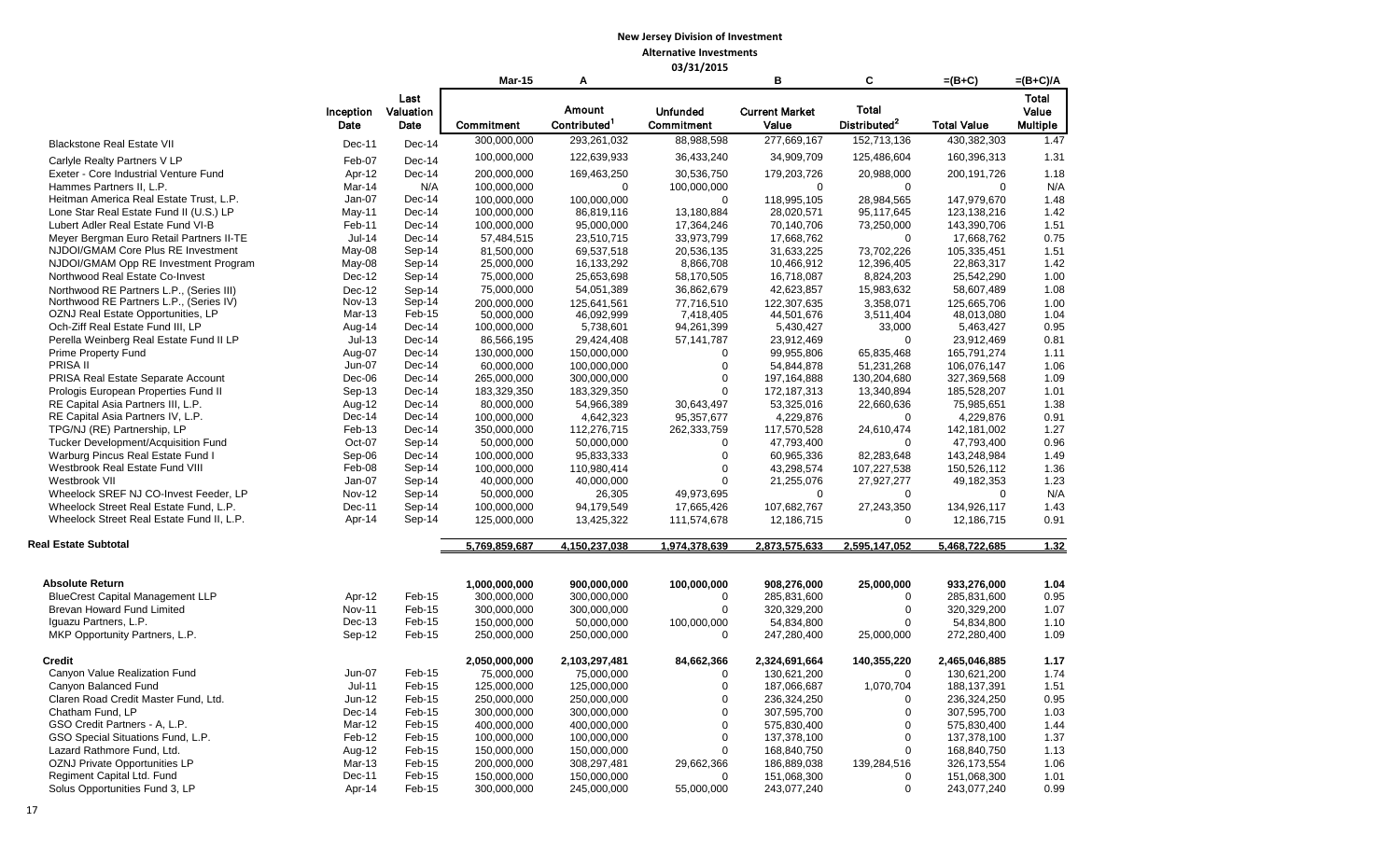|                                              |               |           | <b>Mar-15</b> | A                        |                 | в                     | C                        | $=(B+C)$           | $=(B+C)/A$ |
|----------------------------------------------|---------------|-----------|---------------|--------------------------|-----------------|-----------------------|--------------------------|--------------------|------------|
|                                              |               | Last      |               |                          |                 |                       |                          |                    | Total      |
|                                              | Inception     | Valuation |               | <b>Amount</b>            | <b>Unfunded</b> | <b>Current Market</b> | <b>Total</b>             |                    | Value      |
|                                              | Date          | Date      | Commitment    | Contributed <sup>1</sup> | Commitment      | Value                 | Distributed <sup>2</sup> | <b>Total Value</b> | Multiple   |
| <b>Distressed</b>                            |               |           | 350,000,000   | 450,000,000              | $\bf{0}$        | 264,354,667           | 391,202,228              | 655,556,895        | 1.46       |
| Centerbridge Credit Partners                 | Oct-07        | Feb-15    | 200,000,000   | 200,000,000              | $\mathbf 0$     | 235,274,289           | 79,259,131               | 314,533,420        | 1.57       |
| King Street Capital                          | Feb-07        | Feb-15    | 150,000,000   | 150,000,000              | $\mathbf 0$     | 24,363,673            | 210,375,043              | 234,738,716        | 1.56       |
| Marathon Special Opp Fund, LTD               | <b>Jul-08</b> | $Jan-15$  | $\mathbf 0$   | 100,000,000              | $\mathbf 0$     | 4,716,706             | 101,568,054              | 106,284,760        | 1.06       |
|                                              |               |           |               |                          |                 |                       |                          |                    |            |
| <b>Equity Long/ Short</b>                    |               |           | 1,425,000,000 | 1,050,217,042            | 374,782,958     | 1,429,171,144         | 100,000,000              | 1,529,171,144      | 1.46       |
| Archipelago Partners, LP                     | Jun-06        | Feb-15    | 150,000,000   | 150,000,000              | $\mathbf 0$     | 156,811,950           | 100,000,000              | 256,811,950        | 1.71       |
| Bay Pond Partners, L.P.                      | Apr-12        | Feb-15    | 200,000,000   | 200,000,000              | $\mathbf 0$     | 251,458,200           | 0                        | 251,458,200        | 1.26       |
| Cadian Fund, L.P.                            | May-12        | Feb-15    | 100,000,000   | 100,000,000              | $\mathbf 0$     | 123,566,200           | $\mathbf 0$              | 123,566,200        | 1.24       |
| Omega Overseas Partners Ltd. Class-B         | Jan-07        | Feb-15    | 225,000,000   | 150,000,000              | 75,000,000      | 241,094,700           | $\mathbf 0$              | 241,094,700        | 1.61       |
| Scopia PX, LLC                               | $Jan-13$      | Feb-15    | 250,000,000   | 150,000,000              | 100,000,000     | 183,462,600           | 0                        | 183,462,600        | 1.22       |
| ValueAct Capital Partners II, L.P.           | <b>Nov-11</b> | Feb-15    | 150,000,000   | 150,000,000              | 0               | 284,366,250           | $\Omega$                 | 284,366,250        | 1.90       |
| ValueAct Co-Invest International LP          | $Jun-13$      | Feb-15    | 200,000,000   | 50,217,042               | 149,782,958     | 50,067,144            | 0                        | 50,067,144         | 1.00       |
| Visium Balanced Offshore Fund, Ltd           | Aug-12        | Feb-15    | 150,000,000   | 100,000,000              | 50,000,000      | 138,344,100           | 0                        | 138,344,100        | 1.38       |
|                                              |               |           |               |                          |                 |                       |                          |                    |            |
| <b>Event Driven</b>                          |               |           | 1,400,000,000 | 1,279,798,067            | 120,201,933     | 1,522,151,147         | 258,733,366              | 1,780,884,513      | 1.39       |
| Cevian Capital II, L.P.                      | Apr-12        | Feb-15    | 150,000,000   | 150,000,000              | $\mathbf 0$     | 204,208,500           | $\mathbf 0$              | 204,208,500        | 1.36       |
| Davidson Kempner Institutional Partners, L.P | Dec-06        | Feb-15    | 150,000,000   | 150,000,000              | $\mathbf 0$     | 228,779,700           | $\mathbf 0$              | 228,779,700        | 1.53       |
| Elliott Associates, L.P.                     | Apr-12        | Dec-14    | 200,000,000   | 90,883,000               | 109,117,000     | 102,246,011           | $\mathbf 0$              | 102,246,011        | 1.13       |
| JANA Strategic Investment Fund II, LP        | $Jun-13$      | Feb-15    | 300,000,000   | 297,103,895              | 2,896,105       | 178,827,357           | 138,497,892              | 317,325,249        | 1.07       |
| Pershing Square LP                           | Apr-10        | Feb-15    | 200,000,000   | 200,000,000              | $\mathbf 0$     | 272,067,690           | 85,000,000               | 357,067,690        | 1.79       |
| Starboard Leaders Fund LP                    | Mar-14        | Feb-15    | 125,000,000   | 116,811,172              | 8,188,828       | 150,735,589           | $\Omega$                 | 150,735,589        | 1.29       |
| Starboard Value and Opportunity LP           | Mar-14        | Feb-15    | 75,000,000    | 75,000,000               | 0               | 91,240,200            | $\mathbf 0$              | 91,240,200         | 1.22       |
| Third Point Offshore Fund, LTD.              | Apr-11        | Feb-15    | 100,000,000   | 100,000,000              | $\mathbf 0$     | 140,006,000           | 10,235,474               | 150,241,474        | 1.50       |
| York Capital Management, LP                  | Feb-07        | Feb-15    | 100,000,000   | 100,000,000              | $\mathbf 0$     | 154,040,100           | 25,000,000               | 179,040,100        | 1.79       |
| <b>Fund of Funds</b>                         |               |           | 2,210,000,000 | 2,085,258,928            | 124,741,072     | 2,653,449,153         | 104,590,586              | 2,758,039,739      | 1.32       |
| AIMS/NJ Multi-Strategy Portfolio, LLC        | Aug-06        | Feb-15    | 550,000,000   | 550,000,000              | $\mathbf 0$     | 755,124,932           | $\Omega$                 | 755,124,932        | 1.37       |
| Arden Garden State NJ Fund LP.               | Jun-06        | $Jan-15$  | 500,000,000   | 500,000,000              | $\mathbf 0$     | 513,455,265           | 75,000,000               | 588,455,265        | 1.18       |
| Protege Partners, LP                         | <b>Jun-07</b> | Feb-15    | 150,000,000   | 150,000,000              | $\mathbf 0$     | 188,906,202           | $\mathbf 0$              | 188,906,202        | 1.26       |
| RC Woodley Park, LP                          | Aug-06        | $Jan-15$  | 810,000,000   | 751,258,928              | 58,741,072      | 1,051,310,022         | 29,590,586               | 1,080,900,608      | 1.44       |
| Reservoir Strategic Partners Fund, LP        | $Jul-11$      | Feb-15    | 200,000,000   | 134,000,000              | 66,000,000      | 144,652,732           | $\mathbf 0$              | 144,652,732        | 1.08       |
|                                              |               |           |               |                          |                 |                       |                          |                    |            |
| <b>Global Macro</b>                          |               |           | 300,000,000   | 300,000,000              | $\bf{0}$        | 363,599,400           | 25,000,000               | 388,599,400        | 1.30       |
| Lynx (Bermuda) Ltd.                          | Mar-11        | Feb-15    | 100,000,000   | 100,000,000              | $\mathbf 0$     | 110,750,400           | 25,000,000               | 135,750,400        | 1.36       |
| Winton Futures Fund                          | $Jan-11$      | Feb-15    | 200,000,000   | 200,000,000              | $\mathbf 0$     | 252,849,000           | $\mathbf 0$              | 252,849,000        | 1.26       |
| <b>Multi-Strategy</b>                        |               |           | 300,000,000   | 450,000,000              | $\bf{0}$        | 302,601,154           | 306,000,000              | 608,601,154        | 1.35       |
| AG Garden Partners, LP                       | Mar-06        | $Jan-15$  | $\mathbf 0$   | 150,000,000              | $\mathbf 0$     | 5,909,179             | 156,000,000              | 161,909,179        | 1.08       |
| Farallon Capital Inst. Partners, L.P.        | Jun-07        | Feb-15    | 150,000,000   | 150,000,000              | $\mathbf 0$     | 96,526,350            | 75,000,000               | 171,526,350        | 1.14       |
| OZ Domestic Partners II, Ltd.                | Jun-06        | Feb-15    | 150,000,000   | 150,000,000              | $\mathbf 0$     | 200, 165, 625         | 75,000,000               | 275,165,625        | 1.83       |
|                                              |               |           |               |                          |                 |                       |                          |                    |            |
| <b>Hedge Fund Subtotal</b>                   |               |           | 9,035,000,000 | 8,618,571,517            | 804,388,330     | 9,768,294,330         | 1,350,881,400            | 11,119,175,730     | 1.29       |
|                                              |               |           |               |                          |                 |                       |                          |                    |            |
| Aether Real Assets III Surplus, LP           | <b>Nov-13</b> | Sep-14    | 100,000,000   | 23,909,246               | 76,301,206      | 23,547,001            | 210,452                  | 23,757,453         | 0.99       |
| Aether Real Assets III, LP                   | <b>Nov-13</b> | Sep-14    | 30,000,000    | 4,508,900                | 25,530,228      | 4,366,310             | 39,128                   | 4,405,438          | 0.98       |
| Blackstone Energy Partners, L.P.             | Mar-12        | Dec-14    | 150,000,000   | 157,057,169              | 17,124,656      | 139,198,728           | 67,579,844               | 206,778,572        | 1.32       |
| <b>Blackstone Resources Select Fund</b>      | Aug-11        | Feb-15    | 250,000,000   | 250,000,000              | $\Omega$        | 183,165,500           | $\Omega$                 | 183, 165, 500      | 0.73       |
| Blackstone TOP Fund - A, L.P.                | Jul-12        | $Dec-14$  | 389,985,858   | 527,307,459              | 29,878,855      | 416,166,068           | 174,591,358              | 590,757,426        | 1.12       |
| BX NJ Co-Invest, L.P.                        | Aug-12        | $Dec-14$  | 20,014,142    | 21,312,944               | 15,271,150      | 44,562,438            | 16,569,952               | 61,132,390         | 2.87       |
|                                              |               |           |               |                          |                 |                       |                          |                    |            |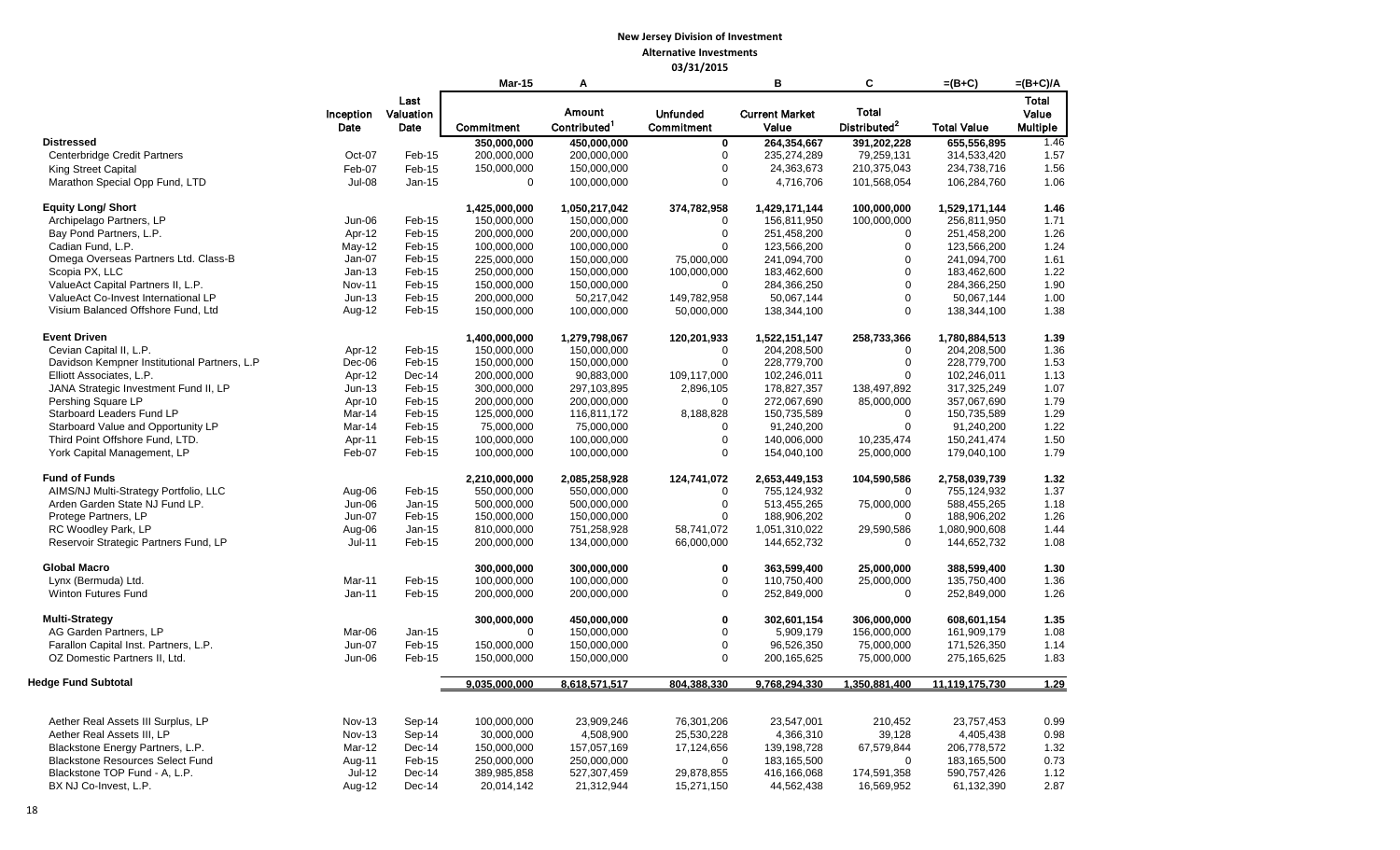|                                        |                   |                           |                |                              | <b>US/31/ZUIS</b>             |                                |                                          |                    |                                   |
|----------------------------------------|-------------------|---------------------------|----------------|------------------------------|-------------------------------|--------------------------------|------------------------------------------|--------------------|-----------------------------------|
|                                        |                   |                           | <b>Mar-15</b>  | A                            |                               | в                              | C                                        | $=(B+C)$           | $=(B+C)/A$                        |
|                                        | Inception<br>Date | Last<br>Valuation<br>Date | Commitment     | Amount<br><b>Contributed</b> | <b>Unfunded</b><br>Commitment | <b>Current Market</b><br>Value | <b>Total</b><br>Distributed <sup>2</sup> | <b>Total Value</b> | Total<br>Value<br><b>Multiple</b> |
| Gresham Commodity Fund (ETAP)          | Feb-08            | Feb-15                    | 200.000.000    | 200,000,000                  | $\Omega$                      | 116,837,200                    | $\mathbf 0$                              | 116,837,200        | 0.58                              |
| Gresham Commodity Fund (TAP)           | Nov-07            | Feb-15                    | 200,000,000    | 200,000,000                  |                               | 70,371,250                     | 75,000,000                               | 145,371,250        | 0.73                              |
| GSO Energy Partners - A, L.P.          | Mar-12            | Sep-14                    | 470,000,000    | 322,958,155                  | 215,261,193                   | 307,329,719                    | 69,794,972                               | 377,124,691        | 1.17                              |
| Hitecvision VII, L.P.                  | Apr-14            | $Dec-14$                  | 100,000,000    | 6,900,780                    | 93,099,220                    | 5,346,649                      | 0                                        | 5,346,649          | 0.77                              |
| OZNJ Real Asset Opportunities, LP      | Mar-13            | Feb-15                    | 100,000,000    | 73,380,251                   | 26,619,749                    | 71,756,640                     |                                          | 71,756,640         | 0.98                              |
| RC Woodley Park, L.P.                  | $May-11$          | $Jan-15$                  | 135,000,000    | 135,000,000                  |                               | 950,612                        | 89,569,359                               | 90,519,971         | 0.67                              |
| <b>Sheridan Production Partners I</b>  | Aug-07            | Dec-14                    | 50,000,000     | 52,250,000                   |                               | 27,609,992                     | 43,625,000                               | 71,234,992         | 1.36                              |
| Sheridan Production Partners II-B, L.P | Nov-10            | Dec-14                    | 100,000,000    | 100,000,000                  |                               | 45,379,000                     | 7,000,000                                | 52,379,000         | 0.52                              |
| Tenaska Power Fund II, L.P.            | Sep-08            | Sep-14                    | 100,000,000    | 87,724,690                   | 12,275,310                    | 31,141,279                     | 47,890,056                               | 79,031,335         | 0.90                              |
| Warburg Pincus Energy, L.P.            | May-14            | Dec-14                    | 100,000,000    | 6,100,000                    | 93,900,000                    | 5,167,816                      | 0                                        | 5,167,816          | 0.85                              |
| <b>Real Assets Subtotal</b>            |                   |                           | 2,495,000,000  | 2,168,409,595                | 605,261,567                   | 1,492,896,201                  | 591,870,121                              | 2,084,766,322      | 0.96                              |
| <b>Grand Total</b>                     |                   |                           | 29,848,041,651 | 25,029,462,310               | 7,343,093,548                 | 21,033,277,198                 | 11,591,489,158                           | 32,624,766,356     | 1.30                              |
|                                        |                   |                           |                |                              |                               |                                |                                          |                    |                                   |

1. Amount Contributed does not include adjustment for portion of total distributions that are recallable. Contributions does include return of unused funded capital.

2. Total distributed include recallable portion of proceeds.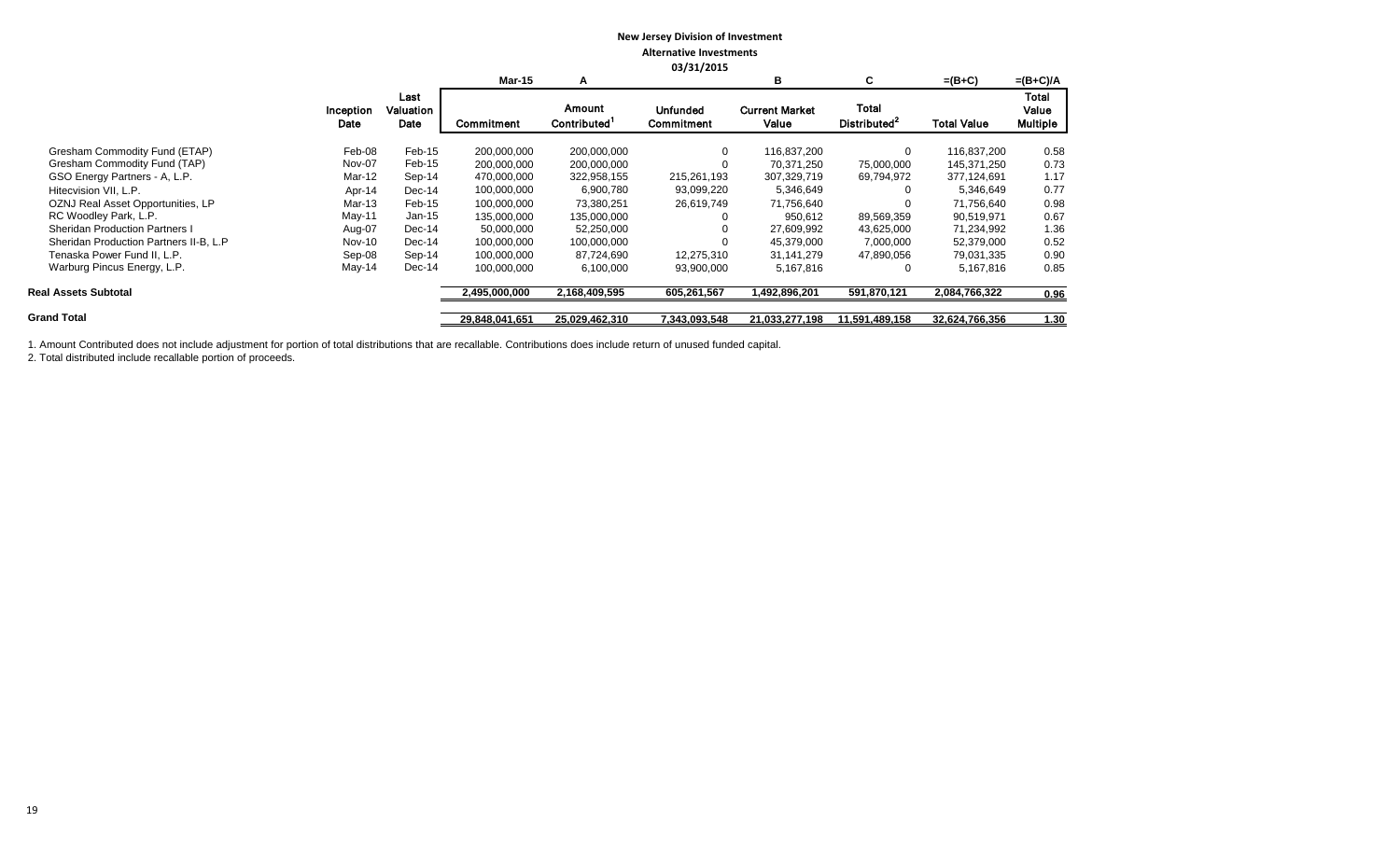#### **New Jersey Division of Investment Global Diversified Credit 03/31/15**

#### **Global Diversified Credit as of March 31, 2015**

Presents underlying fund level information including the Portfolio's original commitments, funded amounts to date, remaining commitments and the distributions to date.

|                                             |                       |                           | Mar-15        | A                                  |                                      | в                              | C                                 | $=(B+C)$           | $=(B+C)/A$                     |
|---------------------------------------------|-----------------------|---------------------------|---------------|------------------------------------|--------------------------------------|--------------------------------|-----------------------------------|--------------------|--------------------------------|
|                                             | <b>Inception Date</b> | Last<br>Valuation<br>Date | Commitment    | Amount<br>Contributed <sup>1</sup> | <b>Unfunded</b><br><b>Commitment</b> | <b>Current Market</b><br>Value | Total<br>Distributed <sup>2</sup> | <b>Total Value</b> | Total Value<br><b>Multiple</b> |
| <b>BlackRock Credit Investors</b>           | Oct-07                | $Dec-14$                  | 400,000,000   | 400,000,000                        | 0                                    | 30,323,973                     | 353,290,356                       | 383,614,329        | 0.96                           |
| <b>BlackRock Credit Investors Co-Invest</b> | Oct-09                | Dec-14                    | 144,000,000   | 144,000,000                        | 0                                    | 1,694,397                      | 260,693,437                       | 262,387,834        | 1.82                           |
| Cerberus NJ Credit Opportunities Fund, L.P. | Apr-12                | Feb-15                    | 300,000,000   | 280,472,637                        | 52,363,184                           | 270,838,106                    | 67,661,692                        | 338,499,797        | 1.21                           |
| Golden Tree Opportunities LP-Class D        | Sep-07                | Feb-15                    | 250,000,000   | 249,500,000                        | 500,000                              | 437,967,096                    | 4,676,086                         | 442,643,182        | 1.77                           |
| Knight TAO, L.P.                            | $Oct-14$              | N/A                       | 400,000,000   | 86,200,889                         | 313,799,111                          | 86,200,889                     | 0                                 | 86,200,889         | 1.00                           |
| Knight/TPG NPL - C, L.P.                    | Mar-12                | $Dec-14$                  | 70,382,674    | 78,556,376                         | 5,000,000                            | 67,231,994                     | 39,909,552                        | 107,141,546        | 1.36                           |
| Och Ziff Capital                            | Apr-10                | Feb-15                    | 400,000,000   | 291,029,803                        | 108,970,197                          | 818,640,061                    | $\mathbf 0$                       | 818,640,061        | 2.81                           |
| OZSC II, LP                                 | Mar-13                | Feb-15                    | 350,000,000   | 356,956,696                        | 16,805,140                           | 371,227,054                    | 23,761,836                        | 394,988,891        | 1.11                           |
| <b>TCW Direct Lending LLC</b>               | Mar-15                | N/A                       | 150,000,000   | 12,750,000                         | 137,250,000                          | 12,750,000                     | $\mathbf 0$                       | 12,750,000         | 1.00                           |
| TPG Opportunities Partners III (A), LP      | Apr-14                | Dec-14                    | 100,000,000   | 17,457,707                         | 82,542,293                           | 16,540,654                     | 14,308                            | 16,554,962         | 0.95                           |
| TPG Specialty Lending, Inc.                 | May-11                | Sep-14                    | 200,000,000   | 102,684,312                        | 0                                    | 124,923,283                    | 26,663,340                        | 151,586,623        | 1.48                           |
| Total                                       |                       |                           | 2,764,382,674 | 2,019,608,420                      | 717,229,925                          | 2,238,337,507                  | 776,670,606                       | 3,015,008,114      | 1.49                           |

1. Amount Contributed does not include adjustment for portion of total distributions that are recallable. Contributions does include return of unused funded capital.

2. Total distributed include recallable portion of proceeds.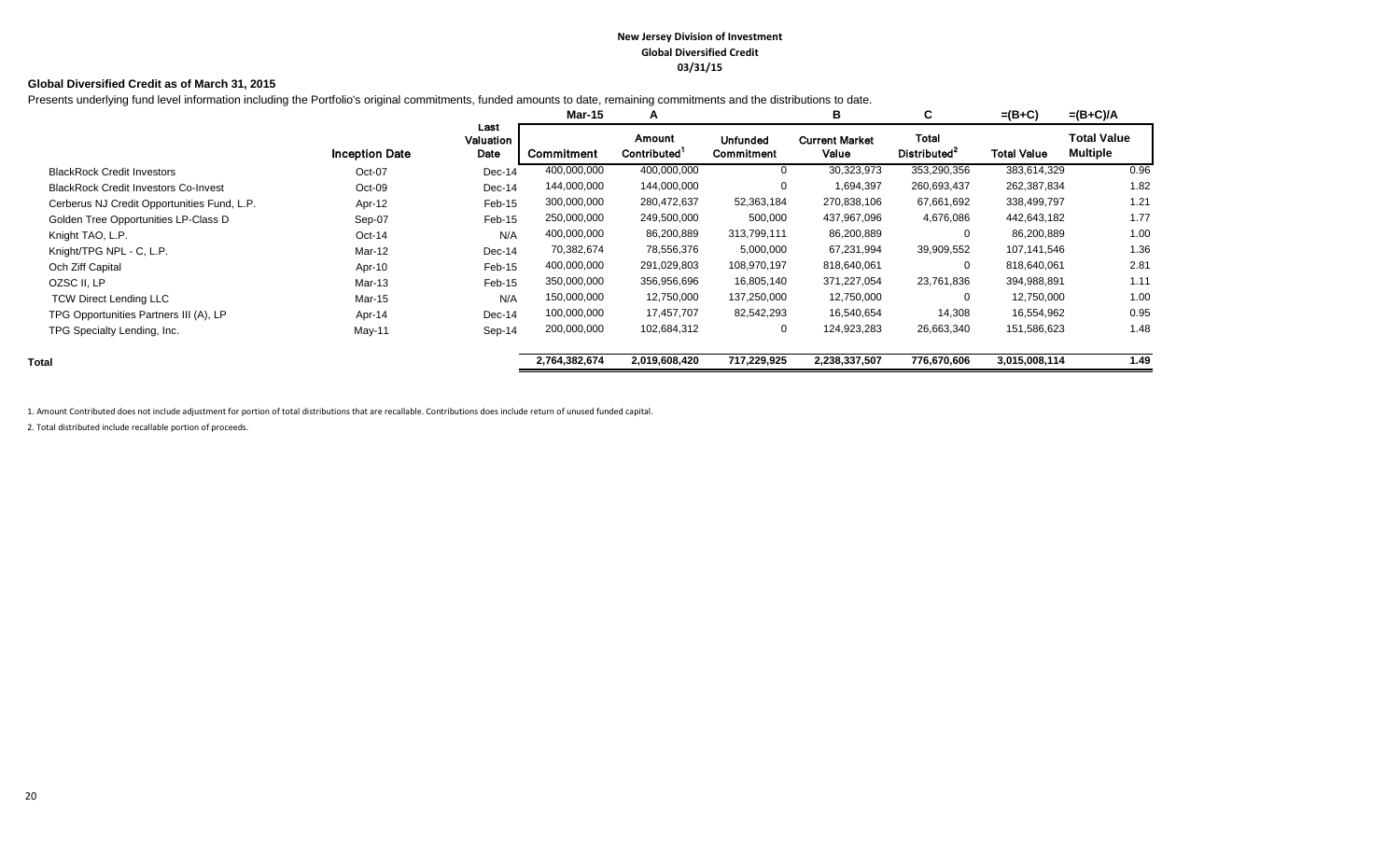# **New Jersey Division of Investment Opportunistic Investments 03/31/15**

#### **Opportunistic Investments as of March 31, 2015**

Presents underlying fund level information including the Portfolio's original commitments, funded amounts to date, remaining commitments and the distributions to date.

|                            |                       |                               | <b>Mar-15</b> | A                                  |                        | в                              | C                              | $=(B+C)$           | $=(B+C)/A$           |
|----------------------------|-----------------------|-------------------------------|---------------|------------------------------------|------------------------|--------------------------------|--------------------------------|--------------------|----------------------|
|                            | <b>Inception Date</b> | <b>Last Valuation</b><br>Date | Commitment    | Amount<br>Contributed <sup>1</sup> | Unfunded<br>Commitment | <b>Current Market</b><br>Value | Total Distributed <sup>2</sup> | <b>Total Value</b> | Total Value Multiple |
| Dyal NJ Investors, L.P.    | Oct-12                | $Sep-14$                      | 200,000,000   | 168,264,222                        | 52,683,014             | 141,361,949                    | 46,519,265                     | 187,881,214        | 1.12                 |
| Dyal II NJ Investors, L.P. | Jul-14                | N/A                           | 250,000,000   | 42,056,209                         | 207,943,791            | 41,221,646                     | 834,578                        | 42,056,224         | 1.00                 |
| Total                      |                       |                               | 450,000,000   | 210,320,431                        | 260,626,805            | 182,583,595                    | 47,353,843                     | 229,937,438        | 1.09                 |

1. Amount Contributed does not include adjustment for portion of total distributions that are recallable. Contributions does include return of unused funded capital.

2. Total distributed include recallable portion of proceeds.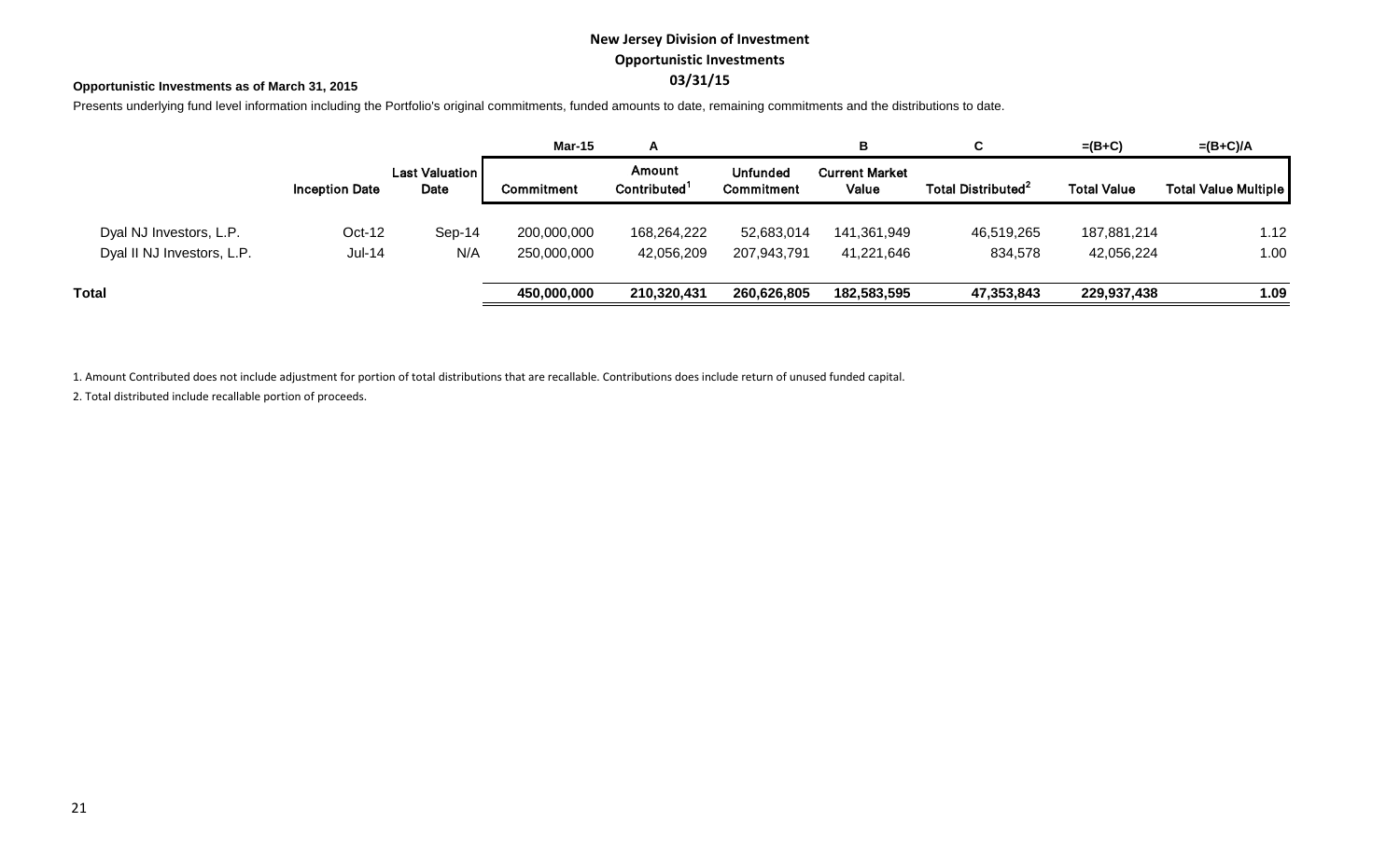# **New Jersey Division of Investment**

# Transfers between Common and Pension Funds March, 2015



Withdrawals from Common Funds to Pension Funds for the Month

| 3/30/2015 | 375,000,000.00<br>S. | D | \$<br>5,250,000.00 | <b>JRS</b>  |
|-----------|----------------------|---|--------------------|-------------|
|           |                      |   | 75,000,000.00      | P&F         |
|           |                      |   | 33,750,000.00      | <b>PERS</b> |
|           |                      |   | 18,750,000.00      | <b>SPRS</b> |
|           |                      |   | 242,250,000.00     | TPA         |
|           | 375,000,000.00       |   | 375,000,000.00     |             |
|           |                      |   |                    |             |

|              | Transfers between Common and Pension Funds, Summarized     |                          |                                                     |  |  |  |  |  |
|--------------|------------------------------------------------------------|--------------------------|-----------------------------------------------------|--|--|--|--|--|
|              | March, 2015                                                | Fiscal Year to Date 2015 |                                                     |  |  |  |  |  |
| Pension Fund | <b>Net Amount</b><br>Into (Out of)<br><b>Pension Funds</b> | Pension Fund             | Net Amount<br>Into (Out of)<br><b>Pension Funds</b> |  |  |  |  |  |
| <b>JRS</b>   | \$<br>5,250,000.00                                         | JRS                      | \$<br>18,930,000.00                                 |  |  |  |  |  |
| P&F          | \$<br>75,000,000.00                                        | P&F                      | \$1,117,230,000.00                                  |  |  |  |  |  |
| <b>PERS</b>  | \$<br>33,750,000.00                                        | <b>PERS</b>              | \$1,605,420,000.00                                  |  |  |  |  |  |
| <b>SPRS</b>  | \$<br>18,750,000.00                                        | <b>SPRS</b>              | 101,730,000.00<br>S                                 |  |  |  |  |  |
| <b>TPA</b>   | 242,250,000.00                                             | <b>TPA</b>               | \$2,066,690,000.00                                  |  |  |  |  |  |
|              | 375,000,000.00                                             |                          | \$4,910,000,000.00                                  |  |  |  |  |  |